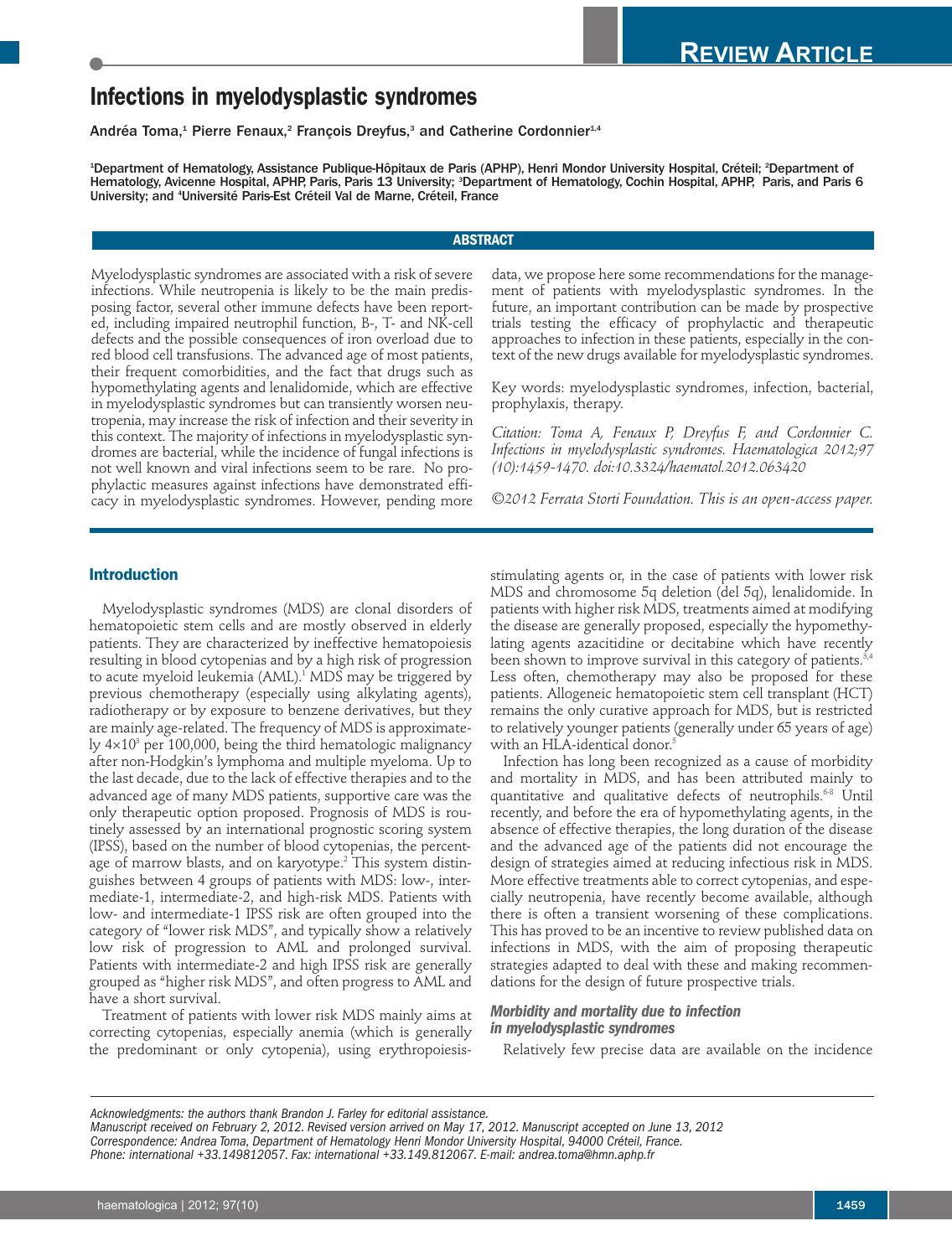and respective bacterial, fungal, and viral causes of infection in MDS. Most of these data are retrospective. Some are compromised by inconsistencies in the definition of the infectious events or, although taken from therapeutic trials, may be biased by patient eligibility criteria. In a recent US retrospective series of 273 untreated low- or intermediate-1 risk MDS patients who died in the period from 1980 to 2004, infection was the primary cause of death, accounting for 38% of the total, followed by AML transformation (15%) and hemorrhage (13%). <sup>9</sup> Pneumonia was the most common infection, responsible for 40% of infectious deaths. Infection, mostly of a bacterial origin, was microbiologically documented in 30% of the cases of pneumonia in these MDS patients. As this study covered three decades, it was possible to show a significant decrease in the incidence of infectious deaths over time, likely attributable to improved supportive care. Another US survey of the Medicare population (an insurance covering more than 97% of all US citizens aged 65 years or over) indicated that, in a population of 1.3 million people over the age of 65 years followed between the years 2003 and 2005, patients with MDS had a higher prevalence of infections than the non-MDS Medicare population (22.5% *vs*. 6.1%; *P*<0.001). The difference was most pronounced in patients with MDS who had received transfusions, but there was also a clear difference for patients with MDS with various comorbidities, including diabetes, dyspnea, and hepatic diseases. <sup>10</sup> This suggests that concomitant occurrence of multiple comorbidities, including those cases in which iron overload may be one of the causal factors, could contribute to infection in MDS.

Since hypomethylating agents have become a reference treatment in MDS, we have examined infectious morbidity and mortality in the main published prospective or observational studies using these agents (Table 1). The highly variable rate of infection of the patients studied, ranging from  $2.7\%^{14}$  to  $57\%,^{16}$  is probably largely accounted for by the variable proportion of patients with higher risk MDS, who are more prone to infection than patients with lower risk MDS. Again, most of these infections were accounted for by pneumonia, and were mostly considered to be of a bacterial origin, with a significant proportion of them occurring during neutropenic phases (i.e. febrile neutropenia).

Similar variability was seen when considering infection as a cause of death, varying from  $2\%^{12}$  to  $32\%.$   $^9$  This was probably due to the selection of patients in prospective trials in the former study, whereas the latter study was made up of patients in compassionate-use programs, many of whom would have been excluded from prospective trials.

# *Neutropenia, altered neutrophil functions and other spontaneous immune disorders predisposing to infections in myelodysplastic syndromes*

Neutropenia (spontaneous or transiently worsened by treatment) likely represents the major reason for increased risk of infection in MDS. However, qualitative neutrophil defects, other less well-known immune disorders and, in some situations, iron overload could also contribute to the risk of infection (Figure 1).

#### *Neutropenia*

Neutropenia occurs in nearly 50% of newly diagnosed patients with MDS, including 70-80% of higher-risk MDS patients, and 15-20% of lower-risk MDS patients. In advanced MDS, neutropenia is part of a more general

process of bone marrow failure combining impaired differentiation, apoptosis resistance, and leukemic proliferation. 20,21 In lower risk MDS, it appears to result mainly, like other cytopenias, from accelerated apoptosis of hematopoietic progenitor cells at all stages of maturation. 22-24 Mechanisms underlying this increased apoptosis include activation of cell-death receptors and direct activation of mitochondrial apoptosis. While these apoptotic mechanisms have mainly been illustrated for the erythroid lineage, 25-29 few studies have focused on the accelerated neutrophil apoptosis which may explain neutropenia in earlystage MDS. 30,31

Immune mechanisms may also be operative in some patients through a T-cell mediated inhibition of hematopoiesis or of autologous granulocytes. This T-cell mediated mechanism is probably associated with the observed increase in levels of plasma TNF-alpha and IFNgamma, and is potentially reversible through administration of immunosuppressive treatment. 32-35

However, while neutropenia is considered to be the main cause of infection in MDS, absolute neutrophil counts (ANC) were not found to relate to survival rates following infectious episodes, at least in one historical series of MDS patients in different risk categories, suggesting that other defects may also be important. 6

#### *Functional neutrophil impairment*

Functional neutrophil defects, often associated with morphological abnormalities of neutrophils, <sup>36</sup> include a marked reduction in phagocytosis and production of oxygen intermediates, <sup>37</sup> and a decrease in bactericidal and fungicidal activities, <sup>38</sup> production of superoxide anions, <sup>39</sup> and expression of CD11b, L-selectin, LFA1, and CD18 leading to defective granulocyte locomotion. 40-42 MDS patients also have deficiencies in the contents of neutrophil granules, including quantitative and/or functional anomalies of myeloperoxidase, lactoferrin and antibiotic proteases such as elastase and cathepsin  $G,$ <sup>43-46</sup> deficiencies in granule membrane glycoproteins, <sup>44</sup> and matrix metalloproteinase dysfunction. 47-49 Impaired activity of granule proteases in neutrophils, which can induce tissue injury through an inflammatory-mediated process, is potentially implicated in the increased susceptibility to infections even in the absence of neutropenia. 50-52 However, these defects have still not been well defined in clinical studies.

# *Other spontaneous immune disorders potentially predisposing to infection independently of neutrophil impairment*

*B-cell and antibody production impairment*

The impact of B-cell impairment in MDS on infectious risk has not been well defined. Absolute numbers of peripheral B cells were found to be reduced in patients with MDS compared to controls. <sup>53</sup> Autoreactive B cells with or without detectable serum autoantibodies were observed. 54 Furthermore, hypergammaglobulinemia was found in 39% and hypogammaglobulinemia in 8% of patients with MDS. 54,55 Increased apoptosis of medullary B cells has also been described. 56

#### *T-cell impairment*

Most patients with MDS have lymphocytopenia, mainly due to a decrease in T-helper lymphocyte counts. 53,57 The balance between CD4+  $T_H1$  cells and  $T_H2$  cells was found to be altered in patients with MDS, with a decrease in the number of  $T_\mathrm{H}1$  cells and a decreased  $T_\mathrm{H}1{:}T_\mathrm{H}2$  ratio. $^{58,59}$  An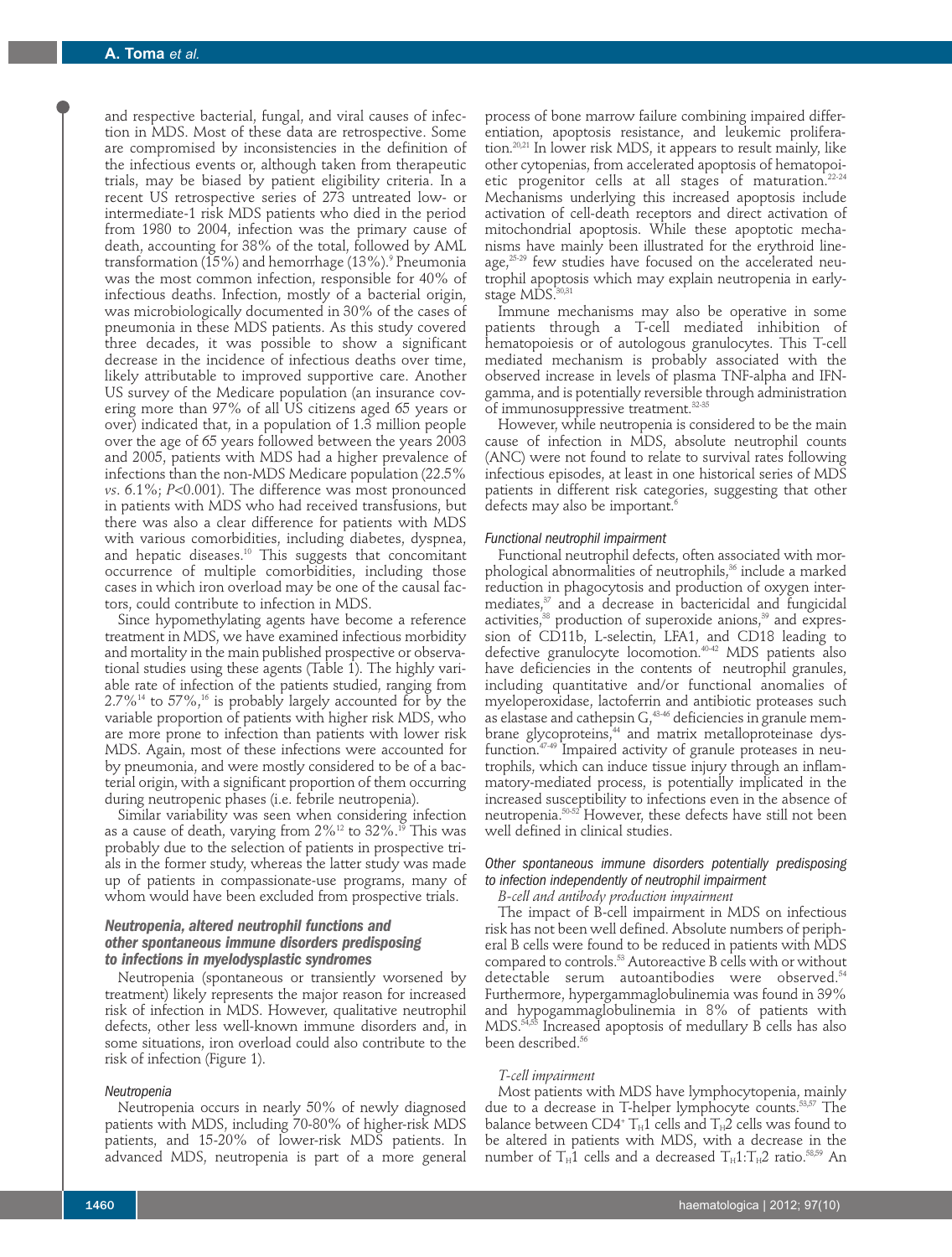increased proportion of CD8+ T cells, mainly of cytotoxic CD8+ CD28- T cells, was observed. <sup>60</sup> Whether such inbalances affect the risk of infections is unknown.

Anomalies of regulatory T (Treg) cells have also been described in patients with MDS, such as a decreased number of Treg cells in high-risk MDS, and impaired Treg function, despite a normal absolute count in low-risk MDS. $\rm ^{61}$  The number of CD4+ T cells producing IL17 (T $_{\rm H}$ 17 cells) is higher in low-risk MDS compared to high-risk MDS, and inversely correlates with the number of Treg cells. The secretion of IFN gamma by the effector T cells is inhibited by Tregs, without modification of the secre-

Table 1. Incidence of infectious complications, and of infectious deaths in the larger prospective or observational trials using hypomethylating agents in myelodysplastic syndromes.

| <b>Reference</b>                                          | <b>Study</b><br>design                                                                                                          | <b>Hypomethylating</b><br>agent                                                                                                                                 | N. patients<br>treated with<br>hypomethylating<br>agents   | Median n.<br>cycles<br>(range)                                | <b>Overall response</b><br>rate (%) of<br>hypomethylating<br>agent group(s) | <b>Rate of infectious</b><br>complications                                                                                                                                                                                 | <b>Death from</b><br>infections (%) in<br>the hypomethylating<br>agent group |
|-----------------------------------------------------------|---------------------------------------------------------------------------------------------------------------------------------|-----------------------------------------------------------------------------------------------------------------------------------------------------------------|------------------------------------------------------------|---------------------------------------------------------------|-----------------------------------------------------------------------------|----------------------------------------------------------------------------------------------------------------------------------------------------------------------------------------------------------------------------|------------------------------------------------------------------------------|
| Silverman LR<br>JCO 200211                                | Prospective,<br>randomized<br>Azacitidine vs.<br>supportive care                                                                | Azacitidine<br>$75$ mg/m $^{2}$ /d,<br>SCx7d,<br>every 28 days                                                                                                  | 99                                                         |                                                               | 60%                                                                         | #20%                                                                                                                                                                                                                       | Not available                                                                |
| Silverman LR<br>JCO 2006 <sup>12</sup>                    | Sum of 3<br>prospective trials,<br>including Silverman<br>et al. 2002 <sup>11</sup>                                             |                                                                                                                                                                 | 268                                                        |                                                               | 36-48%                                                                      | 0.64 infection per<br>pt/year in Aza vs. 0.95<br>in supportive care                                                                                                                                                        | $3$ patients $(2%)$<br>of 150 pts at cycles 2,<br>4 and 68                   |
| Fenaux P<br>Lancet<br>Oncol 2009 <sup>13</sup><br>AZA-001 | Prospective,<br>randomized, open,<br>high-risk<br>Azacitidine vs.<br>supportive care<br>or LD-AraC or<br>intensive chemotherapy | $\mathfrak{c}\,\mathfrak{c}$                                                                                                                                    | 179 (including<br>34% of RAEB-t and<br>47% IPSS high-risk) | $9(4-15)$                                                     | Any remission: 29%                                                          | Infections treated by<br>Any improvement: 49% IV antibacterials/pt/y:<br>$0.60 \nu s$ . 0.92 in the<br>control group<br>$(P=0.0032)$                                                                                       | Not available                                                                |
| Musto P<br><b>Cancer 2010</b> <sup>14</sup>               | Retrospective,<br>compassionate<br>use of azacitidine<br>in lower risk MDS                                                      | Azacitidine SC<br>(different)<br>schedules)                                                                                                                     | 74 (all low or<br>intermediate risk)<br>$51\% > 70$ years  | $7(1-30)$                                                     | 45.9% *                                                                     | Grade 1-2 <sup>†</sup> : 2.7%<br>Grade 3-4: 6.8%                                                                                                                                                                           | $\boldsymbol{0}$                                                             |
| Garcia-Manero G<br>JCO 2011 <sup>15</sup>                 | Phase I.<br>maximum-tolerated<br>dose study                                                                                     | Azacitidine, orally                                                                                                                                             | 41                                                         | 4.5 to 12.5 (variable<br>according to the<br>disease $(1-32)$ | 35% if<br>previously<br>treated,<br>73% if previously<br>untreated          | Grade 3 <sup>†</sup> febrile<br>neutropenia: 8 (19.5%)                                                                                                                                                                     | 1/41 (pneumonia<br>plus urinary tract<br>infection)                          |
| Wijermans P<br>JCO 2000 <sup>16</sup>                     | Prospective, open,<br>phase II, Int I or II<br>or high-risk                                                                     | Decitabine<br>$(45 \text{ mg/m}/d)$ for<br>3 days every 6 weeks)                                                                                                | 66 (including 30%)<br>of RAEB-t)                           | Not available                                                 | 66%                                                                         | Fever, infection<br>and septicemia:<br>38 patients/66 (57%)<br>and 44 episodes/162<br>$(27%)$ cycles                                                                                                                       | 3, all during<br>neutropenia<br>("shortly after<br>the treatment")           |
| Issa JP<br>Blood 2004 <sup>17</sup>                       | Prospective,<br>phase 1, multiple<br>low-dose longer<br>exposure schedules,                                                     | 7 different<br>regimens<br>of decitabine                                                                                                                        | 50 (including only<br>7 patients with MDS)                 | Not available                                                 | 4/7 in the MDS<br>patients<br>In the whole<br>cohort: 32%                   | No specific<br>information for<br>the 7 MDS patients<br>of the overall<br>cohort: 26 (52%) patients<br>with a febrile episode<br>(FUO: 8, clinically<br>documented: 18 including<br>6 bacterial and 1 fungal<br>infections | Not available                                                                |
| Kantarjian H <sup>4</sup><br>Cancer 2006                  | Prospective,<br>comparative, decitabine (15 mg/m x3/d<br>$\iota$ s. best supportive<br>care, $IPSS \geq 0.5$                    | Decitabine IV<br>till 135 mg/m <sup>2</sup> /<br>course)<br>every 6 weeks                                                                                       | 89 (including<br>19% RAEB-t)                               | $3(0-9)$                                                      | $30\% *$                                                                    | Febrile neutropenia<br>Grades 3 or 4: 23/83 (27.7%)<br>Pneumonia: 15/83 (18%)                                                                                                                                              | Not available                                                                |
| Kantarjian H <sup>18</sup><br><b>Blood 2007</b>           | Prospective comparative<br>study of 3 decitabine<br>regimens in high-risk                                                       | Decitabine<br>$20 \text{ mg/m}^2/\text{d}$ IV<br>x 5 days or<br>$20$ mg/m $^{2}$ /d<br>SCx 5 days<br>or 10 mg/m <sup>2</sup> /d IV<br>x10 days every<br>4 weeks | 95 (including<br>46% int 2 and<br>20% high-risk)           | $6(1-18)$                                                     | 73%                                                                         | Fever of unknown origin:<br>23/622 cycles (4%/cycle)<br>7 (1%) sepsis, 24 (4%/cycle)<br>documented minor infections<br>20 (3.5%) pneumonia<br>$7(1\%$ cycle $)$<br>fungal infections                                       | Unknown.<br>No death<br>directly<br>attributed<br>to decitabine<br>therapy   |

\*According to IWG 2006 criteria. According to the National Cancer Institute Common Toxicity Criteria (Bethesda, MI, USA).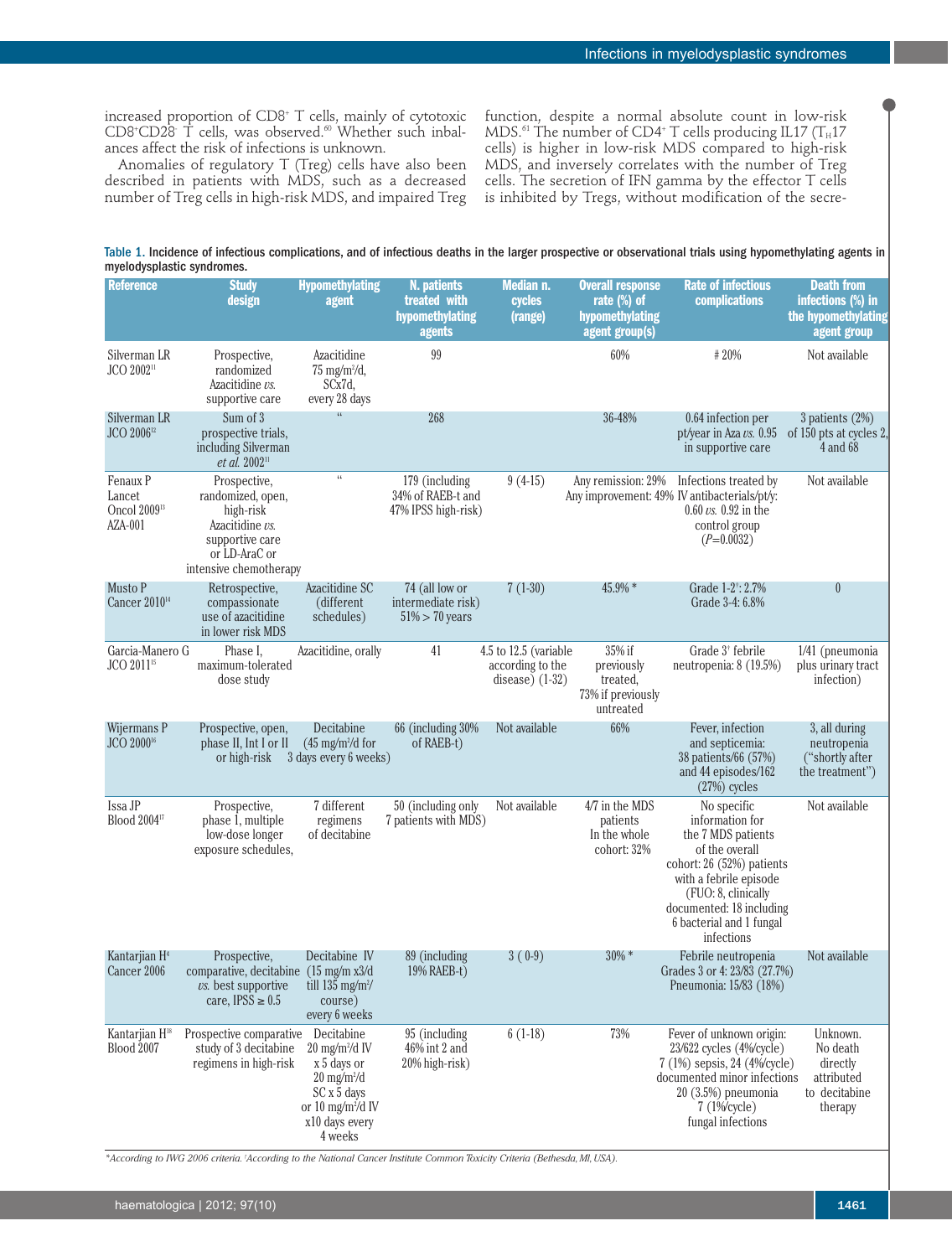tion of IL17. The level of several inhibitory factors including IL2-receptor and IL10 are decreased in low-risk  $MDS.^{62}$ 

# *NK-cell impairment*

The reduced expression of NK receptors such as NKG2D may contribute to the impairment of cytolytic function of NK cells in patients with MDS<sup>63,64</sup> which persists after administration of activating cytokines such as IL-2.<sup>63</sup> Furthermore, NK cells from patients with MDS show decreased levels of IL-32, which could be associated with the lower cytotoxic potential of NK cells observed in these patients. 65

## *Role of iron overload in the risk of infection*

Iron overload is common in MDS, mainly due to chronic red cell transfusions and, to a lesser extent, to increased gut absorption of iron as a consequence of ineffective erythropoiesis. 66,67 Iron overload may increase the risk of infections <sup>68</sup> through at least two mechanisms. First, this may be through a direct effect of free iron on bacterial and fungal growth. 69,70 Some pathogens, such as *Yersinia enterolitica*,*Y. pseudotuberculosis*, or *Legionella pneumophilia*, have such an impaired ability to acquire iron that they may obtain the iron essential for their growth from their host; this would be dangerous mainly in hosts with excess iron loads.<sup>71</sup> Second, excess free iron impairs the natural resistance to infection, through complex mechanisms including inhibition of IFN-gamma, TNF-alpha, IL-12, nitric oxide formation, and impairment of macrophage, neutrophil, and T-cell functions. 68,72,73

However, there are no data evaluating the incidence of infectious episodes in patients with MDS with iron overload and who did not receive an allogeneic HCT. Likewise, the potential benefit of iron chelation for reducing the risk of infection in MDS patients, although suggested by retrospective studies, has not been demonstrated prospectively.

A possible predisposing role of iron overload in infectious risk in MDS has not yet been documented outside the transplant setting.

The role of iron overload on the risk of infection has been more clearly demonstrated following allogeneic HCT, which remains the only curative treatment in MDS patients, even though it can only be performed in approximately 15% of cases. In a retrospective study of 190 recipients of myeloablative allogeneic HCT, <sup>74</sup> elevated pre-transplant ferritin blood levels were associated with an increased incidence of bacteremia (60% *vs*. 44%; *P*=0.042). A prospective study in the early phase of allogeneic HCT also showed that non-transferrin-bound iron (NTBI) facilitates the growth of *Staphylococcus epidermidis*, and that the administration of plasma apotransferrin, by decreasing NTBI, can restore the inhibitory effect of patient's serum on this bacterial growth. <sup>75</sup> Given that myeloablative chemotherapy may rapidly increase the serum levels of NTBI, $^{76}$ chemotherapy could increase the risk of bacterial infection within the first few days of administration through its effect on iron metabolism, independently of a secondary decrease in ANC. 67

Iron overload has also been associated with the risk of invasive fungal infections after allogeneic  $\mathrm{HCT}^{77\cdot 80}$  Finally, increasing infectious risk may be one of the mechanisms whereby iron overload negatively impacts on the prognosis of allogeneic HCT in patients with MDS. 74,81,82

Whether iron chelation could decrease the risk of infection in MDS has not been demonstrated. Deferasirox and deferiprone decrease the levels of labile plasma iron (LPI), making these drugs possible candidates for dealing with this. <sup>83</sup> On the other hand, deferoxamine acts as a siderophore to promote the growth of mucormycosis.<sup>84</sup> Cases of mucormycosis have been reported in MDS patients and some, but not all, of these patients are known to have been treated with deferoxamine. 85-87



Figure 1. Main risk factors of infection in myelodys plastic syndromes.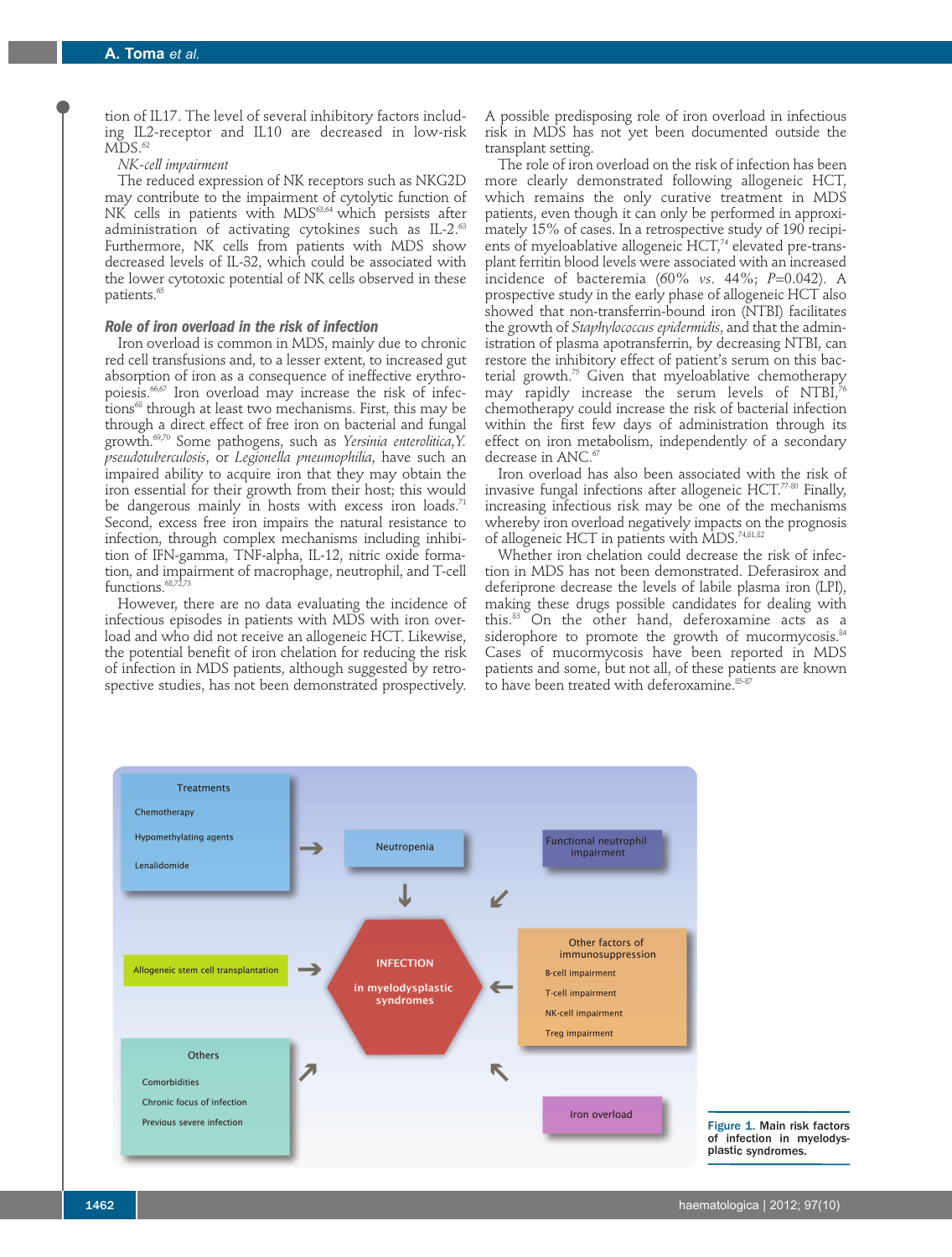# *Role of therapy in infectious susceptibility of myelodysplastic syndrome patients*

In addition to the risk of infection posed by MDS itself, therapy may increase that risk, at least transiently until a hematologic response is achieved. High-dose chemotherapy is still administered to patients with higher risk MDS, especially in cases of transformation in AML, or in order to reduce the tumor load before allogeneic HCT. Hypomethylating agents and lenalidomide are being increasingly administered in specific conditions of MDS. The extensive experience with such drugs allows the merits of their use to be discussed separately for MDS patients in different risk categories. Allogeneic HCT represents a very specific condition in which the infectious risk is wellknown and mostly anticipated. 88,89 We review below whether MDS patients who are transplanted have additional risk factors for infection, when compared to other candidates for HCT, which may call for a specific approach.

#### *High-dose chemotherapy*

Due to the availability of hypomethylating agents, highdose chemotherapy is used less now than it was ten years ago. When patients with advanced MDS were treated with high-dose chemotherapy, they were often analyzed together with *de novo* AML patients receiving the same regimen, with regards to chemotherapy<sup>90,91</sup> or anti-infective drug trials. 92-95 The infectious risk associated with chemotherapyinduced neutropenia in advanced MDS and *de novo* AML could not, therefore, be compared. However, the incidence of infectious events in advanced MDS patients treated with high-dose chemotherapy is probably comparable to that in AML patients of a similar age treated with the same regimens and experiencing comparable or longer duration of deep neutropenia. 15

# *Hypomethylating agents*

Several large trials performed in patients with high-risk MDS show that hypomethylating agents improve hematologic status 4,13 and, in the case of azacitidine, overall survival. <sup>13</sup> However, the effects of hypomethylating agents on the risk of infection seem poorly documented and heterogeneous. These agents usually worsen pre-existing cytopenias, including neutropenia, with nadir values of ANC occurring usually during the second to third weeks of each cycle. 12,96 On the other hand, azacitidine has been shown to decrease the rate of infections when compared to supportive care or low-dose cytosine-arabinoside (LD-AraC). 12,13,97 This is probably due to the fact that, in responders, neutropenia is less severe or resolved beginning with the third or fourth cycle of azacytidine, whereas neutropenia persists in patients receiving supportive care. In addition, (LD-AraC) appears to be more myelosuppressive than azacitidine. <sup>97</sup> On the other hand, in a randomized trial comparing decitabine and best supportive care, grade 3-4 febrile neutropenia was observed more frequently with decitabine. <sup>4</sup> In a recent retrospective study of 82 high-risk MDS patients and 16 AML patients treated with azacitidine, multivariate analysis showed that the occurrence of infections during azacitidine therapy, but not neutropenia or age, was significantly associated with transfusion dependency prior to the first cycle and to platelet counts of less than  $20\!\times\!10^{\circ}\!/$ L prior to each cycle. 98

#### *Lenalidomide*

Lenalidomide has been approved in the US and several

other countries for the treatment of anemia in patients associating lower-risk MDS and del 5q. <sup>99</sup> It also has some activity in high-risk patients with del  $5\mathsf{q}^\text{100}$  as well as in patients with lower-risk MDS with karyotypes other than del 5q. 101 Grade 3-4 neutropenia is, along with thrombocytopenia, a major side-effect of lenalidomide, particularly in lower-risk MDS with del 5q where it was seen in  $55\%$ <sup>99</sup> to  $75\%$ <sup>102</sup> of patients. Induction of profound neutropenia (along with thrombocytopenia) was even found to be a favorable prognostic factor of subsequent erythroid response in the pivotal MDS 003 trial. <sup>99</sup> Although febrile neutropenia was reported in only 1% $^{102}$  to 4% $^{\rm 99}$  of the patients, death associated with neutropenia occurred in 3 of the 146 patients included in the MDS 003 trial, and 2 of the 95 patients included in a French compassionate-use program of lenalidomide in lower-risk MDS with del 5q.<sup>103</sup> Further use of lenalidomide may have improved the management of the risk of severe neutropenia and may have prevented deaths associated with neutropenia in del 5q low-risk MDS patients; a recent study showed that such patients had an overall poor prognosis. $^{\scriptscriptstyle 102}$ 

In uncommon indications of lenalidomide, such as highrisk patients with del 5q, <sup>100</sup> or low-risk patients without del  $5$ q, $^{\scriptscriptstyle 101}$  grade 3-4 neutropenia varied from 28% $^{\scriptscriptstyle 101}$  to 79% in patients with a baseline ANC count of less than  $1.0\times10^9$ /L.<sup>100</sup> In high-risk patients, the worsening of baseline neutropenia by lenalidomide therapy may be a main side effect of the drug, leading to septic deaths.<sup>100</sup>

#### *Allogeneic stem cell transplantation*

Infection following allogeneic HCT to treat MDS is a well-recognized cause of death in MDS, accounting for  $53\%$  of overall mortality in a series of 109 patients. $^{104}$  Like in acute leukemia patients, this risk was increased by previous infections and use of antibacterials leading to colonization and antibacterial resistance. However, available literature data do not indicate whether patients with MDS are at higher risk of severe infection than allogeneic HCT recipients transplanted for other diseases, and whether this justifies specific measures being taken in MDS patients. However, MDS patients are on average among the oldest patients referred for HCT, and this may explain a higher risk of post-HCT infection, especially of fungal origin, when compared to other patients with different underlying diseases. 105,106 In addition, as mentioned above, iron overload increases the risk of both bacterial $^{74,75}$  and fungal $^{77\text{-}80}$ infections after HCT, and this may play a role in MDS patients who often experience iron overload during RBC transfusions. Finally, in a retrospective cohort of 291 consecutive patients transplanted for MDS, pre-transplant neutropenia (ANC<1.5×10°/L) was associated with an increased infection-related mortality at three years post transplant (26% *vs.* 12.3%) mainly due to a more frequent occurrence of Gram positive bacterial and fungal infections. <sup>107</sup> Therefore, MDS patients may be at particularly high risk of infections after allogeneic HCT, possibly justifying reinforced surveillance and prophylactic programs in this patient population.

### *Are specific infections observed in myelodysplastic syndromes?*

Infection has not been a primary end point in prospective studies in MDS, and no detailed epidemiological data on infections in large cohorts of MDS patients were found. However, recent studies raise the possibility that specific infections are observed. We review the evidence for some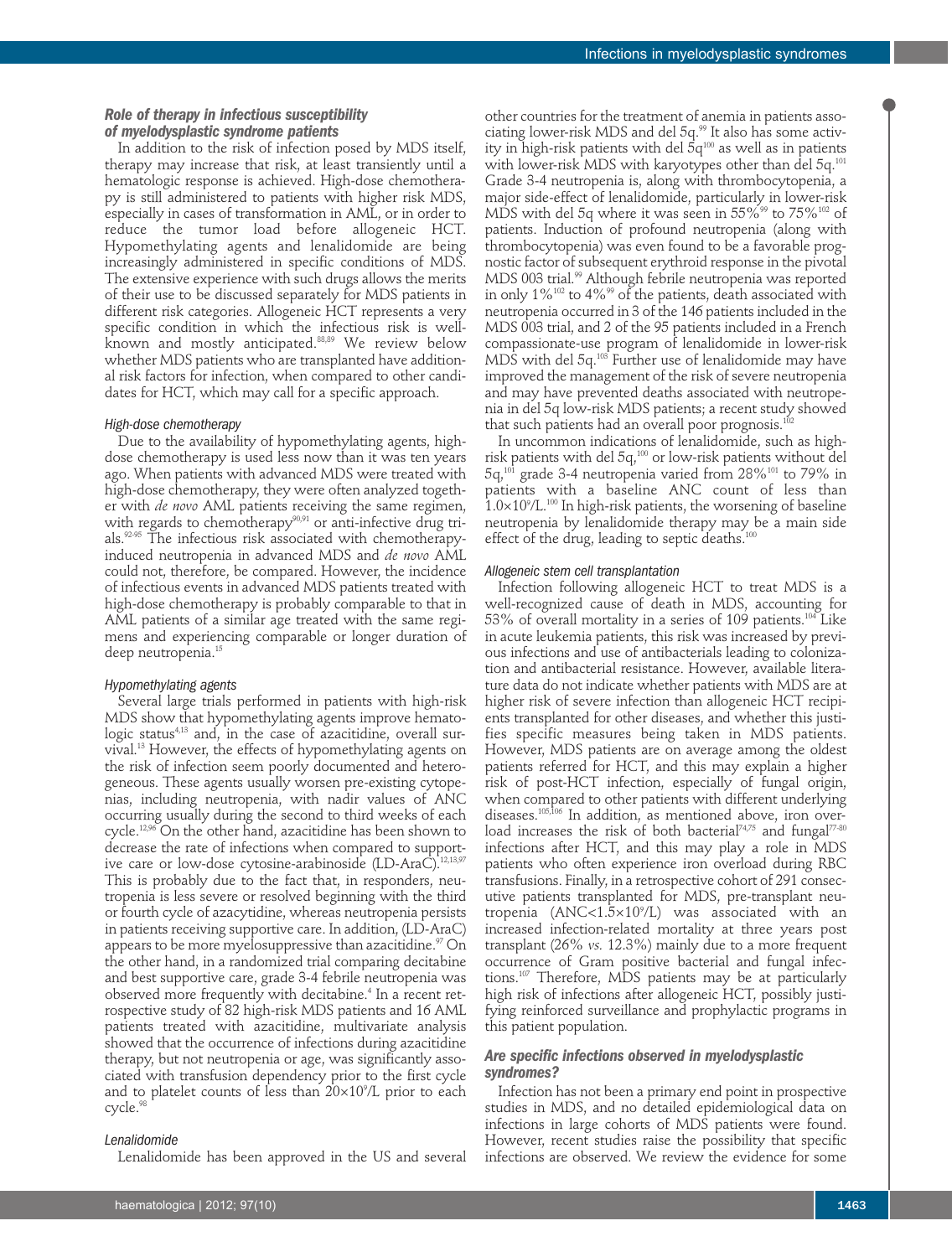of these, including common and uncommon bacterial infections, fungal diseases, as well as viral infections. Given that the impact of allogeneic HCT usually overwhelms that of the underlying disease on subsequent infectious complications, we will only consider infections occurring in patients with MDS outside the HCT setting.

#### *Common bacteria*

In the rare studies which looked at the bacterial causes of infections in MDS, the bacteria implicated were similar to those usually identified in febrile neutropenia in general, i.e. enterobacteriae and coagulase negative staphylococci. 108

Several infections that are unusual because of their localization, 109,110 the responsible pathogen, 109-118 or transfusionrelated infections 14,116 were likely reported because of the rare occurrence of the clinical presentation rather than because of a specifically high prevalence in MDS.

Overall, these data suggest that, in the case of febrile neutropenia in patients with MDS, the type of first-line antibacterial therapy should be chosen on the basis of local epidemiological data and clinical presentation<sup>118</sup> rather than on any specific consideration of the underlying disease.

#### *Uncommon bacteria*

Mycobacterial infections, including both tuberculosis and non-tuberculosis mycobacteria, have been reported in MDS patients over the last three decades, 119-123 possibly with an increased incidence of extra-pulmonary involvement. 120 Some patients had marrow involvement in the setting of disseminated infection. 121-123 A large survey from China of 508 patients with MDS found 22 (4.3%) with tuberculosis. <sup>124</sup> As most of these reports come from Asia, where the prevalence of mycobacterial infections is higher than in other continents, it is difficult to assess the respective roles of the natural exposure to mycobacteria in the community and of the underlying disease. However, such infections may be difficult to diagnose, and the clinician should be aware of their possible presence in the case of unexplained fever, pneumonia or lymphadenopathy, especially in geographical areas where tuberculosis is reappearing.

#### *Invasive fungal infections*

No published prospective data on the incidence of invasive fungal infections (IFI) in MDS is available. In the larger and more recent prospective therapeutic trials in MDS, the incidence of IFI was not mentioned. 4,11-14,16,18,19,125 Dayyani *et al.* found that, among 273 deaths in lower-risk MDS, 23% were due to pneumonia of fungal origin, but no information was given on the fungal pathogen documented in these infections, or on the overall incidence of IFI in this low-risk MDS population. 9

Large series of IFI usually include MDS as one of the diseases predisposing to these infections. In the report from the Italian IFI registry, covering ten years (1988-1997) in 14 centers, 391 patients with mold infections were identified; 12 of them had MDS (8 with aspergillus, 2 with mucormycosis, and 2 with unidentified filamentous fungi). <sup>126</sup> Four of them had recently received steroids. These corresponded to 1.3% of the MDS cases seen by the centers during the observation period, i.e. a much lower incidence than that observed in AML. <sup>127</sup> However, the study was performed before the era of hypomethylating agents.

While *Aspergillus* pneumonia is an expected complication of prolonged neutropenia, few cases have been reported in patients with MDS. Similarly, several cases of zygomycosis have been reported in MDS. Although the rarity of those infections may have encouraged reports being made. 85-87,128- 138 A relationship with the iron overload often seen in MDS cannot be ruled out, as iron overload is a known risk factor for zygomycosis infection (see above). In some cases, zygomycosis was observed at diagnosis of MDS. 137,138 A significant number of patients had additional co-factors for zygomycosis, including diabetes, 137,138 obstructive bronchial pneumonia, <sup>137</sup> and treatment with deferoxamine. 85,87 In some cases, the clinical presentation was atypical, <sup>139</sup> with unusual features like spinal cord131,135,140 or coronary artery obstruction. <sup>141</sup> In a recent, large European series of zygomycosis infections occurring between 2005 and 2007, MDS was the underlying disorder in only 6 of the 230 (2.6%) cases and in 6 of the 102 (6%) hematologic malignancies. $^{139}$ 

Other unusual IFI have been reported, such as fusariosis, <sup>142</sup> *Trichosporon beigelii* infection. <sup>143</sup> However, these occurred in the setting of acute transformation treated with intensive chemotherapy. Cryptococcal infection has also been reported with unusual presentations in MDS. 144,145

*Pneumocystis jirovecii* pneumonia appears to be very uncommon in MDS patients. In two large series of *P. jirovecii* pneumonia in non-HIV patients, MDS was the underlying disease in 3 of 55  $(5.4\%)^{146}$  and 3 of 82  $(4\%)^{147}$  of the reported cases, respectively.

Overall, IFI is an expected complication in MDS patients, but it is likely that the risk varies greatly according to the severity of the underlying disease. No recent prospective data are available on the true incidence of, and risk factors for, IFI in MDS.

#### *Viral infections*

Severe viral infections rarely complicate the course of non-transplanted patients with MDS. In the series studied by Dayyani *et al.*,<sup>9</sup> viruses were found in only 5% of the cases of lethal pneumonia. Recent large prospective trials do not mention viral infections as being a major complication of MDS4,12,13,125 However, this complication may be underestimated due to the lack of routine screening.

Parvovirus B19148-152 and HHV-6 infection, <sup>153</sup> both in children and in adults, have been reported as mimicking MDS blood and marrow features, and these syndromes spontaneously disappeared in 1-2 months.

In HIV infection, marrow features of myelodysplasia have been reported in up to 69% of the patients, without evidence of any relationship between these features and HIV therapies. 33

# *Comments on the current practices for prevention and management of infectious complications in myelodysplastic syndromes*

As infection has rarely been an end point in therapeutic trials in MDS, it is impossible to propose evidence-based guidelines for the prevention and treatment of infection in these patients. However, a few recommendations can be made.

#### *Prevention*

# *Growth factors*

Different studies have shown that GM-CSF<sup>154,155</sup> (currently not available in Europe) and G-CSF<sup>156-158</sup> at the conventional doses used after chemotherapy were found to improve neutropenia in 30-70% of neutropenic MDS, with better results in patients with no excess blasts and normal karyotype. Doses as low as 0.1  $\mu$ g/kg/d of G-CSF<sup>159</sup> and 0.3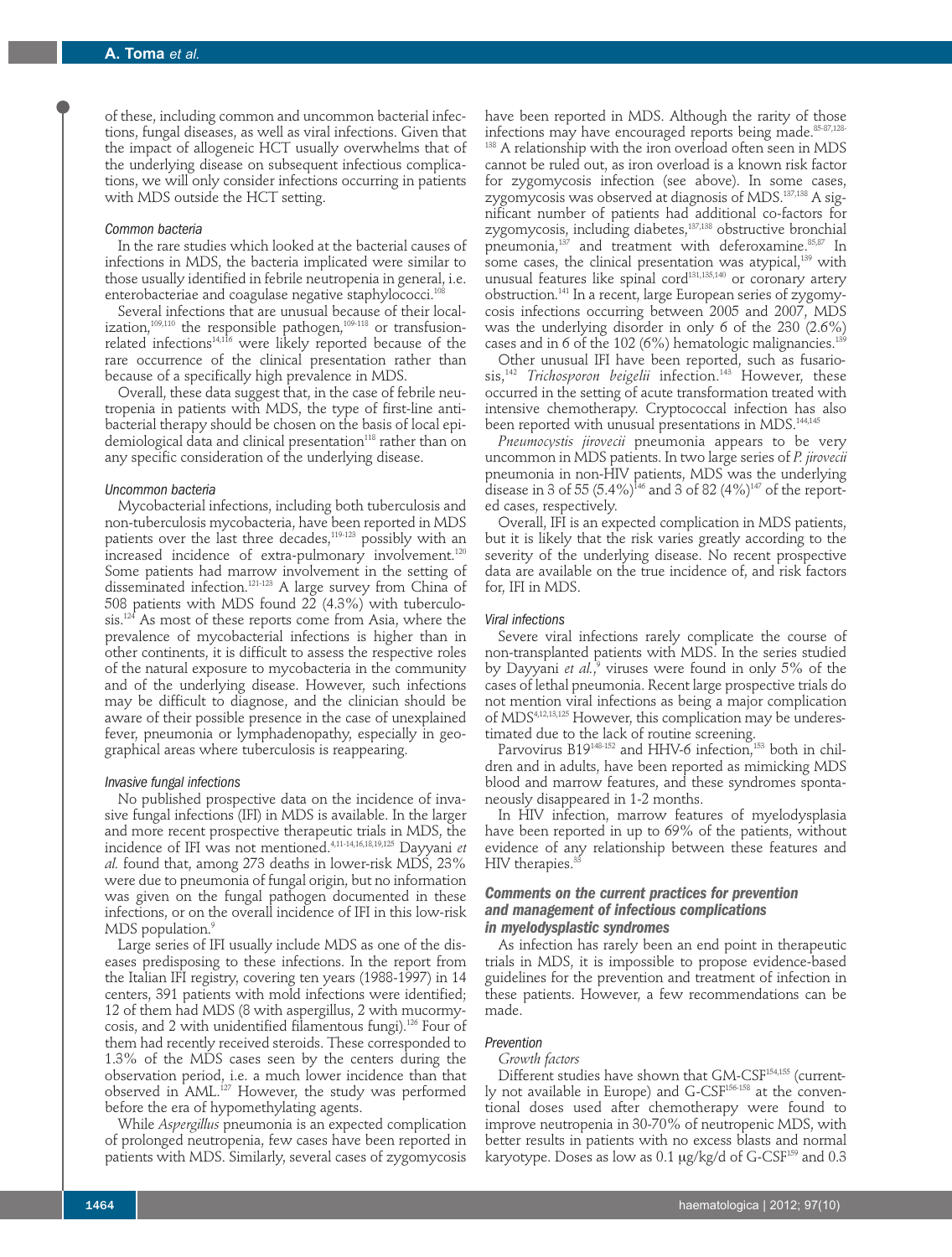ug/kg/d of GM-CSF<sup>160</sup> have been evaluated and may yield slightly lower response rates. Interestingly, with conventional doses, a rapid increase in ANC may occur, probably due to mature neutrophil demargination. <sup>161</sup> In contrast, response to low-dose GM-CSF was delayed. 160

G-CSF induced a slight myeloid differentiating activity of MDS marrow cells that was greater than that induced by GM-CSF. <sup>162</sup> G- or GM-CSF may also restore, *in vitro* and *in vivo*, several functions impaired in MDS neutrophils, such as chemotaxis and phagocytosis. <sup>159</sup> Both may increase the myeloperoxidase granule content <sup>163</sup> as the surface expression of CD11b molecules on both monocytes and granulocytes. 163,164 On the other hand, the increase in ANC observed with GM-CSF treatment did not always correlate with improvement in neutrophil bactericidal functions. <sup>163</sup> The lower number of GM-CSF receptors present on neutrophils could contribute to the observed impairment of response to  $GM$ - $CSF$ <sup>161</sup>

Two prospective randomized studies, one using GM- $CSF^{165}$  and one using G-CSF, $^{166}$  were performed around two decades ago in neutropenic MDS patients. The study, using G-CSF doses ranging from 0.5 to 10 mg/kg/d in high-risk patients, did not show any difference in the rate of infections or in overall survival between the 2 treatment arms. 166 However, the overall survival of the subgroup of refractory anemia with an excess of blasts had a shorter survival in the G-CSF group when compared to the controls. This study was never published as a full paper. In the study with GM-CSF, the dose of 3 µg/kg/d of GM-CSF was compared to supportive care and was shown to decrease the rate of infections from 33% in the supportive care group to 15% in the treated group. However, no benefit in survival or in risk of AML transformation was observed. 165

G and GM-CSF have also been tested after chemotherapy in higher-risk MDS, to determine whether they could reduce the impact of neutropenia. One prospective trial compared LD-AraC either alone or combined with either Gm-CSF or IL-3. <sup>167</sup> Surprisingly, the study showed that infection rates were higher in the GM-CSF or IL3-containing arms. In a trial from the HOVON group, G-CSF was compared to no G-CSF following chemotherapy with daunomycin and cytosine-arabinoside in patients with high-risk MDS. <sup>168</sup> Despite a significant reduction in the duration of neutropenia (from 35 to 23 days), there was no significant effect on the infection rate or on overall survival. Due to the lack of precise data on the use of growth factors during studies examining hypomethylating agents, it is not possible to draw any recommendation for the use of G- or GM-CSF under those conditions 4,12-14,125

In patients with low-risk MDS and del 5q who receive lenalidomide, neutropenia will generally occur and is often profound, as mentioned above. In order to avoid potentially fatal infections (as seen in the first trials with this agent), a group of experts has recommended adding G-CSF whenever ANC drops below 1.0×10°/L.<sup>169</sup> This approach could also avoid the dose reductions that appear to be associated with lower cytogenetic responses to lenalidomide, as shown by a combined analysis of the MDS 003 and MDS 004 trials in lower-risk MDS with del 5q. On the other hand, it still has to be clearly demonstrated that the use of G-CSF, in this context, can help maintain a higher dose of lenalidomide, especially given that this agent also causes thrombocytopenia.

Therefore, no clear recommendation can be made for the use of G- or GM-CSF as routine infection prophylaxis in MDS patients with neutropenia who are not receiving

myelosuppressive treatment. 154,170,171 Likewise, in patients receiving myelosuppressive treatment, no indication for Gor GM-CSF has been clearly established, especially in higher-risk patients in whom these agents could potentially increase the risk of AML progression.

#### *Antibacterial prophylaxis*

Whether antibacterial prophylaxis may benefit patients with MDS receiving myelosuppressive treatment (mainly hypomethylating agents or chemotherapy) has not been established. A recent retrospective study suggested some benefit from prophylactic antibiotics in decreasing the incidence of febrile episodes in MDS patients treated with decitabine. <sup>108</sup> However, the conclusions drawn from that study should be interpreted with caution since the administration of antibacterial drugs was left to the discretion of the physicians, three different antibacterials were used, and many of the infections did not occur in the setting of neutropenia. The risk-benefit analysis of prophylactic antibacterials should be considered carefully in the context of both increasing bacterial resistance and the risk of a decrease in the availability of new antibacterials over the next decade. 172,173 Prospective randomized trials will be important in resolving this issue and may also provide data on the actual risk of selecting resistant bacteria.

#### *Antifungal prophylaxis*

As for IFI, prospective controlled data are only available for patients with MDS receiving intensive AML chemotherapy. In this setting, posaconazole significantly reduced the risk of proven and probable IFI when compared to itraconazole or fluconazole in a cohort of 602 patients in whom the mean duration of chemotherapyinduced severe neutropenia was 24 days. <sup>93</sup> In that cohort, however, only 14.5% of the patients' MDS transformed into AML, whereas the other patients had *de novo* AML. In addition, most patients with higher-risk MDS now receive hypomethylating agents and whether antifungal prophylaxis is effective in these patients is unknown. If the incidence of IFI in MDS is comparable to that shown before the era of hypomethylating agents (2% in the Italian experience<sup>126</sup>), primary fungal prophylaxis is not a recommended treatment. This is because, unlike in AML or allogeneic HCT recipients, this incidence in MDS patients is lower than the rate that is usually considered to be that justifying primary prophylaxis (typically at least 5%). 174 Furthermore, MDS patients may have prolonged neutropenia, requiring prolonged prophylactic triazoles, a situation which has been associated with the risk of acquired resistance to those drugs. 175,176 Thus, antifungal prophylaxis with triazoles cannot currently be recommended for MDS patients receiving hypomethylating agents outside controlled trials.

#### *Iron chelation*

Repairing organ damage, especially in liver and heart, due to iron overload has been the main goal of iron chelation, and little attention has been paid to another potential benefit, i.e. reducing the risk of infection. <sup>177</sup> Whether iron chelation can reduce the risk of infection is still not known. Iron chelation is currently recommended before transplant in iron overloaded patients who are candidates for HCT, including patients with MDS. 74,81 The mechanisms of its beneficial effects in this situation remain largely unknown, but may include reducing the risk of infec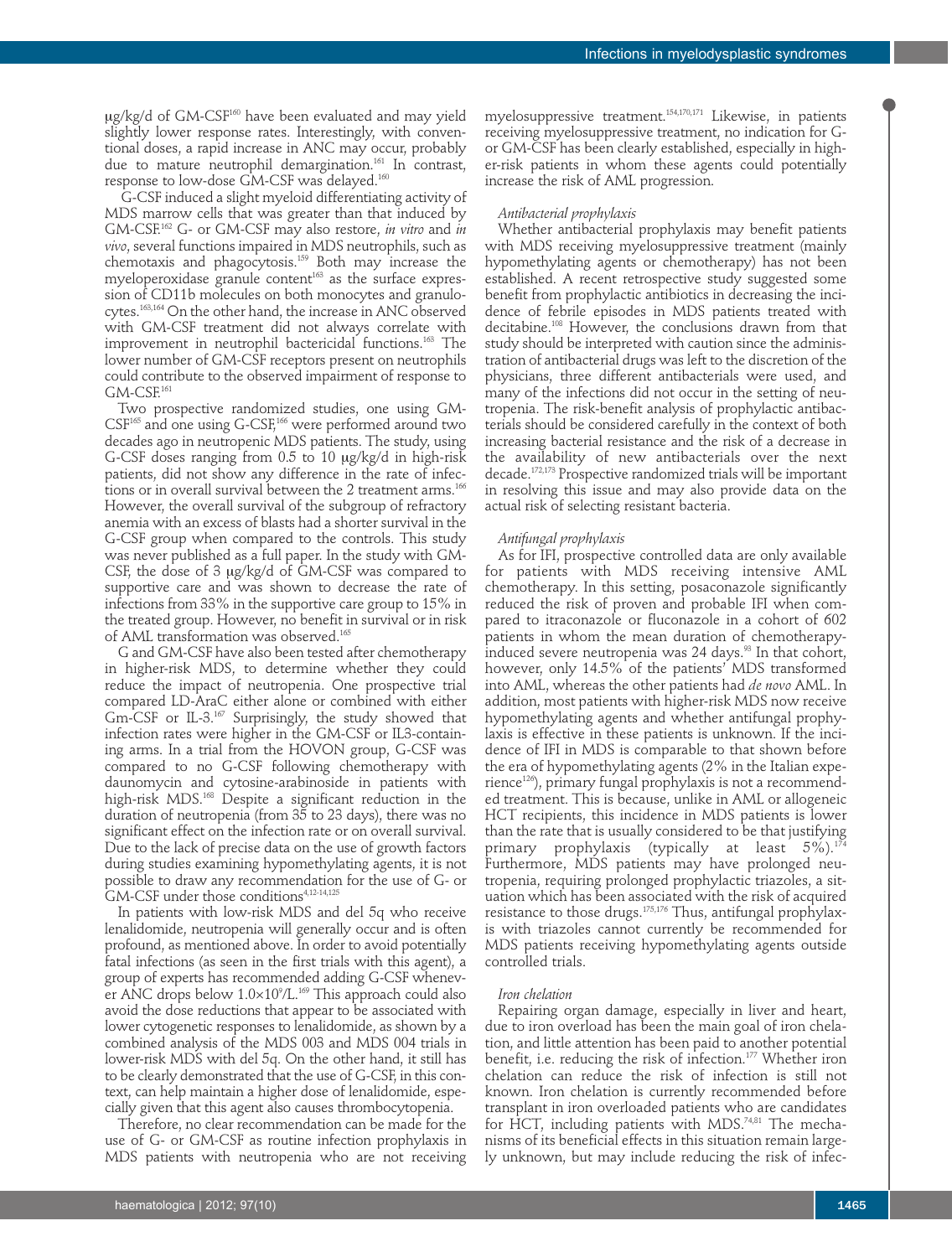tion. A small randomized trial assessing the addition of deferasirox to liposomal amphotericin B in the treatment of mucormycosis unfortunately failed to show any benefit from iron chelation. 178

#### *Treatment of infectious episodes*

Patients with MDS should be educated about neutropenia and the risk of infection. The risk of infection may not change much over time in patients with supportive care only or may worsen for variable periods in patients receiving hypomethylating agents, chemotherapy or lenalidomide. Neutropenic episodes associated with use of lenalidomide are particularly important to monitor, as they occur in patients who were generally not neutropenic at baseline, and induced-neutropenia may be profound. In cases of fever, patients should immediately undergo tests, including blood cultures, and urgently require broad-spectrum empirical antibacterials. 118

Cases of febrile neutropenia, given the usually more advanced age of these patients, should be admitted to hospital to avoid severe complications. The choice of the antibacterials should be driven by clinical presentation, local epidemiology and severity of the infection. <sup>118</sup> The general practitioner should also be keenly aware of the risks of infection.

### *Treatment recommendations according to type of myelodysplastic syndrome therapy and individual risk*

Prophylactic measures should be considered in the context of specific clinical situations. In patients who only receive supportive care, it is generally accepted that neutropenia per se does not warrant the administration of prophylactic anti-infectives. The main reason is that the duration of neutropenia would necessitate continuous use of antibacterials or antifungals for months or years. This would likely lead to an unacceptable risk of induced resistance, well-illustrated in the case of long-term treatments with quinolones $^{\rm 179,180}$  and antifungal triazoles, $^{\rm 175,176}$  and also a risk of drug-induced adverse effects.

More than half the patients receiving lenalidomide develop grade 3-4 neutropenia during the first course of therapy, and ANC counts of patients receiving this drug should, therefore, be regularly monitored. There are, however, no data to support the routine administration of prophylactic antibacterials or antifungals. Since neutropenia is a limiting side-effect of lenalidomide, <sup>99</sup> treatment adjustment is critical, and a group of experts recommended administration of G-CSF in patients with ANC counts of less than  $1.0\times10^9$ /L at baseline or during treatment. 169

In patients receiving hypomethylating agents, neutropenia mainly occurs during the first one or two treatment courses, and mostly in patients who are neutropenic at baseline. <sup>181</sup> However, in the absence of data, there are no

established indications for primary or secondary prophylactic anti-infectives or for the use of G-CSF. The administration of G-CSF may additionally be a concern for patients with a significant proportion of blasts in the marrow at baseline, and should probably be restricted to neutropenic patients with overt and severe infection. <sup>182</sup> Recent data from Israel suggest that transfusion dependency and platelet counts less than  $20\times10^9$ /L prior to each cycle could be an indication of an increased risk of infection during azacitidine therapy. 98

Two categories of patients deserve specific consideration: those with severe comorbidities known to increase their risk of infection, i.e. chronic obstructive bronchitis or any chronic focus of infection which may reactivate during neutropenia, and those who developed a previous severe infection during a prior course of treatment. Antibacterial prophylaxis should be seriously considered in these patients, especially with the use of quinolones. However, the duration of prophylaxis when administered should be as short as possible, covering only the nadir time of the risk. Consensus guidelines for antibacterial and growth factor prophylaxis in MDS urgently require large, prospective trials addressing their benefits regarding infection prevention, infection-related mortality, overall survival, and assessing their cost-efficacy.

# **Conclusion**

Patients with MDS mainly develop common bacterial infections, especially when they are profoundly neutropenic. However, the large variety of other infections reported in these patients suggests that, in addition to neutropenia, other mechanisms may contribute to immune suppression, at least in some patients. In those rare patients with MDS who still receive intensive AML-type chemotherapy, measures to prevent and treat infection are similar to those recommended in AML patients who receive intensive therapy. While demethylating agents now provide a real benefit to many of them, solid epidemiological data and controlled studies of infectious complications are urgently needed in order to develop optimal strategies for preventing severe infection in these patients.

# **Authorship and Disclosures**

*The information provided by the authors about contributions from persons listed as authors and in acknowledgments is available with the full text of this paper at www.haematologica.org.*

*Financial and other disclosures provided by the authors using the ICMJE (www.icmje.org) Uniform Format for Disclosure of Competing Interests are also available at www.haematologica.org.*

# **References**

- 1. Tefferi A, Vardiman JW. Myelodysplastic syndromes. N Engl J Med. 2009;361(19): 1872-85.
- 2. Greenberg P, Cox C, LeBeau MM, Fenaux P, Morel P, Sanz G, et al. International scoring system for evaluating prognosis in myelodysplastic syndromes. Blood. 1997;89(6):2079- 88.
- 3. Fenaux P, Rose C. Impact of iron overload in myelodysplastic syndromes. Blood Rev. 2009;23(Suppl 1):S15-9.
- 4. Kantarjian H, Issa JPJ, Rosenfeld CS, Bennett JM, Albitar M, DiPersio J, et al. Decitabine improves patient outcomes in myelodysplastic syndromes. Cancer. 2006;106(8):1794-80.
- 5. Kindwall-Keller T, Isola LM. The evolution of hematopoietic SCT in myelodysplastic syndrome. Bone Marrow Transplant. 2009;43(8): 597-609.
- 6. Cunningham I, MacCalum SJ, Nicholls MD, Byth K, Hewson JW, Arnold B, et al. The myelodysplastic syndromes: an analysis of prognostic factors in 226 cases from a single institution. Br J Haematol. 1995;90(3):602-6.
- 7. Ganser A, Hoelzer D. Clinical course of myelodysplastic syndromes. Hematol Oncol Clin North Am. 1992;6(3):607-18.
- 8. Mufti GJ, Galton DAG. Myelodyslastic syndrome natural history and features of prognostic significance. Clin Haematol. 1986;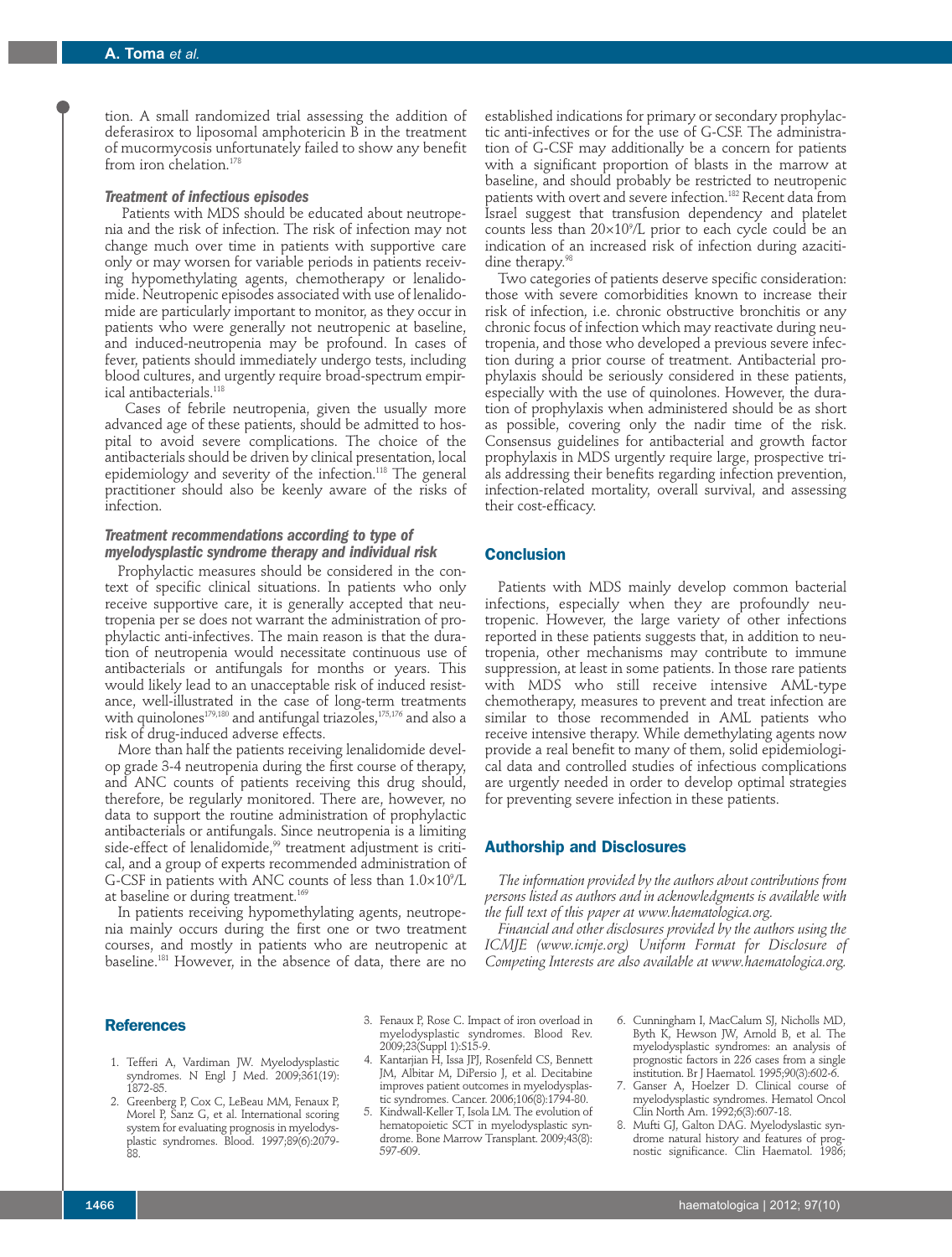15(4):953-69.

- 9. Dayyani F, Conley AP, Strom SS, Stevenson W, Cortes JE, Borthakur G, et al. Cause of death in patients with lower-risk myelodysplastic syndrome. Cancer. 2010;116(9):2174- 9.
- 10. Goldberg SL, Chen E, Corral M, Guo A, Mody-Patel N, Pecora AL, et al. Incidence and clinical complications of myelodysplastic syndromes among United States Medicare beneficiaries. J Clin Oncol. 2010;10(28):2847- 52.
- 11. Silverman LR, Demakos EP, Peterson BL, Kornblith AB, Holland JC, Ochimar-Reissig R, et al. Randomized controlled trial of azacytidine in patients with the myelodysplastic syndrome: A study of the Cancer and Leukemia Group B. J CIin Oncol. 2002;20 (10):2429-40.
- 12. Silverman LR, McKenzie DR, Peterson BL, Holland JC, Backstrom JT, Beach CL, et al. Further analysis of trials with azacitidine in patients with myelodysplastic syndrome: Studies 8421, 8921, and  $9221$  by the Cancer and Leukemia Group B. J Clin Oncol. 2006;24(24):3895-903.
- 13. Fenaux P, Mufti JG, Hellstrom-Lindberg E, Santini V, Finelli C, Giagounidis A, et al. Efficacy of azacitidine compared with that of conventional care regimens in the treatment of higher-risk myelodysplastic syndromes: a randomised, open-label, phase III study. Lancet Oncol. 2009;10(3):223-32.
- 14. Musto P, Maurillo L, Spagnoli A, Gozzini A, Rivellini F, Lunghi M, et al. Azacitidine for the treatment of lower risk myelodysplastic syndromes. Cancer. 2010;116(6):1485-94.<br>Garcia-Manero G, Fenaux
- 15. Garcia-Manero G, Fenaux P. Hypomethylating agents and other novel strategies in myelodysplastic syndromes. J Clin Oncol. 2011;29(5):516-23.
- 16. Wijermans P, Lubbert M, Verhoef G, Bosly A, Ravoet C, Andre M, et al. Low-dose 5-Aza-2'-Deoxycytidine, a DNA hypomethylating agent, for the treatment of high-risk myelodysplastic syndrome: A multicenter phase II study in elderly patients. J CIin Oncol. 2000;18(5):956-62.
- 17. Issa JP, Garcia-Manero G, Giles FJ, et al. Phase I study of low-dose prolonged exposure schedules of the hypomethylating agent 5 aza-2'-deoxycytidine (decitabine) hematopoietic malignancies. Blood. 2004;103  $(5):1635-40.$
- 18. Kantarjian H, Oki Y, Garcia-Manero G, Huang X, O'Brien S, Cortes J, et al. Results of a randomized study of 3 schedules of lowdose decitabine in higher-risk myelodysplastic syndrome and chronic myelomonocytic leukemia. Blood. 2007;109(1):52-7.
- 19. Itzykson R, Thépot S, Quesnel B, Dreyfus F, Beyne-Rauzy O, Turlure P, et al. Prognostic factors for response and overall survival in 282 patients with higher-risk myelodysplastic syndromes treated with azacitidine. Blood. 2011;117(2):403-11.
- 20. Acquaviva C, Gelsi-Boyer V, Birnbaum D. Myelodysplastic syndromes: lost between two states? Leukemia. 2010;24(1):1-5.
- 21. Vardiman J, Thiele J, Arber D, Brunning R, Borowitz M, Porwit A, et al. The 2008 revision of the World Health Organization (WHO) classification of myeloid neoplasms and acute leukemia: rationale and important changes. Blood. 2009;114(5):937-51.
- 22. Briggs R, Shults K, Flye L, McClintock-Treep S, Jagasia M, Goodman S, et al. Dysregulated human myeloid nuclear differentiation antigen expression in myelodysplastic syndromes: evidence for a role in apoptosis. Cancer Res. 2006;66(9):4645-51.
- 23. Mundle S, Venugopal P, Cartlidge J, Pandav D, Broady-Robinson L, Gezer S, et al. Indication of an involvement of interleukin-1 beta converting enzyme-like protease in intramedullary apoptotic cell death in the bone marrow of patients with myelodysplastic syndromes. Blood. 1996;88(7):2640-7.
- 24. Shetty V, Hussaini S, Broady-Robinson L, Allampallam K, Mundle S, Borok R, et al. Intramedullary apoptosis of hematopoietic cells in myelodysplastic syndrome patients can be massive: apoptotic cells recovered from high-density fraction of bone marrow aspirates. Blood. 2000;96(4):1388-92.
- 25. Claessens Y, Bouscary D, Dupont J, Picard F, Melle J, Gisselbrecht S, et al. In Vitro Proliferation and Differentiation of Erythroid<br>Progenitors from Patients with Progenitors Myelodysplastic Syndromes: Evidence for Fas – Dependent Apoptosis. Blood. 2002; 99(5):1594-601.
- 26. Hellström-Lindberg E, Kanter-Lewensohn L, Øst A. Morphological Changes and Apoptosis in Bone Marrow from Patients with Myelodysplastic Syndromes Treated with Granulocyte-CSF and Erythropoietin. Leuk Res. 1997;21:415-25.
- 27. Hellström-Lindberg E, Schmidt Mende J, Forsblom A, Christensson B, Fadeel B, Zhlvotovsky B. Apoptosis in Refractory Anaemia with Ringed Sideroblasts is Initiated at the Stem Cell Level and Associated with Increased Activation of Caspases. Br J Haematol. 2001;112(3):714-26.
- 28. Tehranchi R, Fadeel B, Forsblom A, Christensson B, Samuelsson J, Zhivotovsky B, et al. Granulocyte Colony - Stimulating Factor Inhibits Spontaneous Cytochrome C Release and Mitochondria – Dependent Apoptosis of Myelodysplastic Syndrome Hematopoietic Progenitors. Blood. 2003; 101(3):1080-6.
- 29. Tehranchi R, Fadeel B, Schmidt-Mende J, Forsblom A, Emanuelsson E, Jadersten M, et al. Antiapoptotic Role of Growth Factors in the Myelodysplastic Syndromes: Concordance Between in Vitro and in Vivo Observations. Clin Cancer Res. 2005;11(17): 6291-9.
- 30. Raza A, Gezer S, Mundle S, Gao X, Alvi S, Borok R, et al. Apoptosis in bone marrow biopsy samples involving stromal and hematopoietic cells in  $50$  patients with myelodysplastic syndrome. Blood. 1995;86  $(1):268 - 75$ .
- 31. Rajapaksa R, Ginzton N, Rott L, Greenberg P. Altered oncoprotein expression and apoptosis in myelodysplastic syndrome marrow cells. Leukemia. 2010;24(1):1-5.
- 32. Barrett A, Saunthararajah Y, Molldrem J. Myelodysplastic syndrome and aplastic anemia; distinct entities or diseases linked by a common pathophysiology? Semin Hematol. 2000;37(1):15-29.
- 33. Karcher D, Frost A. The bone marrow in human immunodeficiency virus (HIV)-related disease. Morphology and clinical correlation. Am J Clin Pathol. 1991;95(1):63-71.
- 34. Smith M, Smith J. The occurrence subtype and significance of hematopoietic inhibitory T cells (HIT cells) in myelodysplasia: an in vitro study. Leuk Res. 1991;15(7):597-601.
- 35. Voulgarelis M, Giannouli S, Ritis K, Tzioufas A. Myelodysplasia-associated autoimmunity: clinical and pathophysiologic concepts. Eur J Clin Invest. 2004;34(10):690-700.
- 36. Shetty V, Mundle S, Raza A. Pseudo Pelger-Huet anomaly in myelodysplastic syndrome: hyposegmented or apoptotic neutrophil? Blood. 2001;98(4):1273-5.
- 37. Prodan M, Tulissi P, Perticarari S, Presani G,

Franzin F, Pussini E, et al. Flow cytometric assay for the evaluation of phagocytosis and oxidative burst of polymorphonuclear leukocytes and monocytes in myelodysplastic disorders. Haematologica. 1995;80(3):212-8.

- 38. Fianchi L, Leone G, Posteraro B, Sanguinetti M, Guidi F, Valentini C, et al. Impaired bactericidal and fungicidal activities of neutrophils in patients with myelodysplastic syndrome. Leuk Res. 2012;36(3):331-3.
- 39. Itoh Y, Kuratsuji K, Aizawa S, Sai M, Ohyashiki K, Toyama K. Superoxide anion production and expression of cytochrome b 558 by neutrophils are impaired in some patients with myelodysplastic syndrome. Ann Hematol. 1991;63(5):270-5.
- 40. Mazzone A, Porta C, Fossati G, Gritti D, Mazzucchelli I, Ricevuti G. Granulocyte dysplasia and dysfunction, and CD11/CD18 defects in myelodysplastic syndromes. Leuk Lymphoma. 1996;23(3-4):267-75.
- 41. Ricevuti G, Mazzone A, Pasotti D, Fossati G, Mazzucchelli I, Notario A. The role of integrins in granulocyte dysfunction in myelodysplastic syndrome. Leuk Res. 1993; 17(7):609-19.
- 42. Ohsaka A, Saionji K, Igari J, Watanabe N, Iwabuchi K, Nagaoka I. Altered surface expression of effector cell molecules on neutrophils in myelodysplastic syndromes. Br J Haematol. 1997;98:108-13.
- 43. Elghetany M. Surface marker abnormalities<br>in myelodysplastic syndromes. in yelodysplastic Haematologica 1998;83(12):1104-15.
- 44. Elghetany M, Peterson B, MacCallum J, Nelson D, Varney J, Sullivan A, et al. Deficiency of neutrophilic granule membrane glycoproteins in the myelodysplastic syndromes: a common deficiency in 216 patients studied by the Cancer and Leukemia Group B. Leuk Res. 1997;21(9):801-6.
- 45. Ito Y, Kawanishi Y, Shoji N, Ohyashiki K. Decline in antibiotic enzyme activity of neutrophils is a prognostic factor for infection in patients with myelodysplastic syndrome. Clin Infect Dis. 2000;31(5):1292-5.
- 46. Moretti S, Lanza F, Spisani S, Latorraca A, Rigolin G, Giuliani A, et al. Neutrophils from patients with myelodysplastic syndromes: relationship between impairment of granular contents, complement receptors, functional activities and disease status. Leuk Lymphoma. 1994;13(5-6):471-7.
- 47. Bottcher T, Spreer A, Azeh I, Nau R, Gerber J. Matrix metalloproteinase-9 deficiency impairs host defense mechanisms against Streptococcus pneumoniae in a mouse model of bacterial meningitis. Neurosci Lett. 2003; 338(3):201-4.
- 48. Dubois B, Starckx S, Pagenstecher A, Oord J, Arnold B, Opdenakker G. Gelatinase B deficiency protects against endotoxin shock. Eur J Immunol. 2002;32(2):2163-71.
- Yamada K, Yoshino K, Sekikawa K, Madarame H, Yagita H, Nakane A. Effect of a matrix metalloproteinase inhibitor on host resistance against Listeria monocytogenes infection. FEMS Immunol Med Microbiol. 2000;29(3):187-94.
- 50. Brinkmann V, Reichard U, Goosmann C, Fauler B, Uhlemann Y, Weiss D, et al. Neutrophil extracellular traps kill bacteria. Science. 2004;303(5663):1532-5.
- 51. Travaglino E, Benatti C, Malcovati L, Della Porta M, Gallì A, Bonetti E, et al. Biological and clinical relevance of matrix metalloproteinases 2 and 9 in acute myeloid leukaemias and myelodysplastic syndromes. Eur J Haematol 2008;80(3):216-26.
- 52. Yamaguchi N, Ito Y, Ohyashiki K. Increased intracellular activity of matrix metallopro-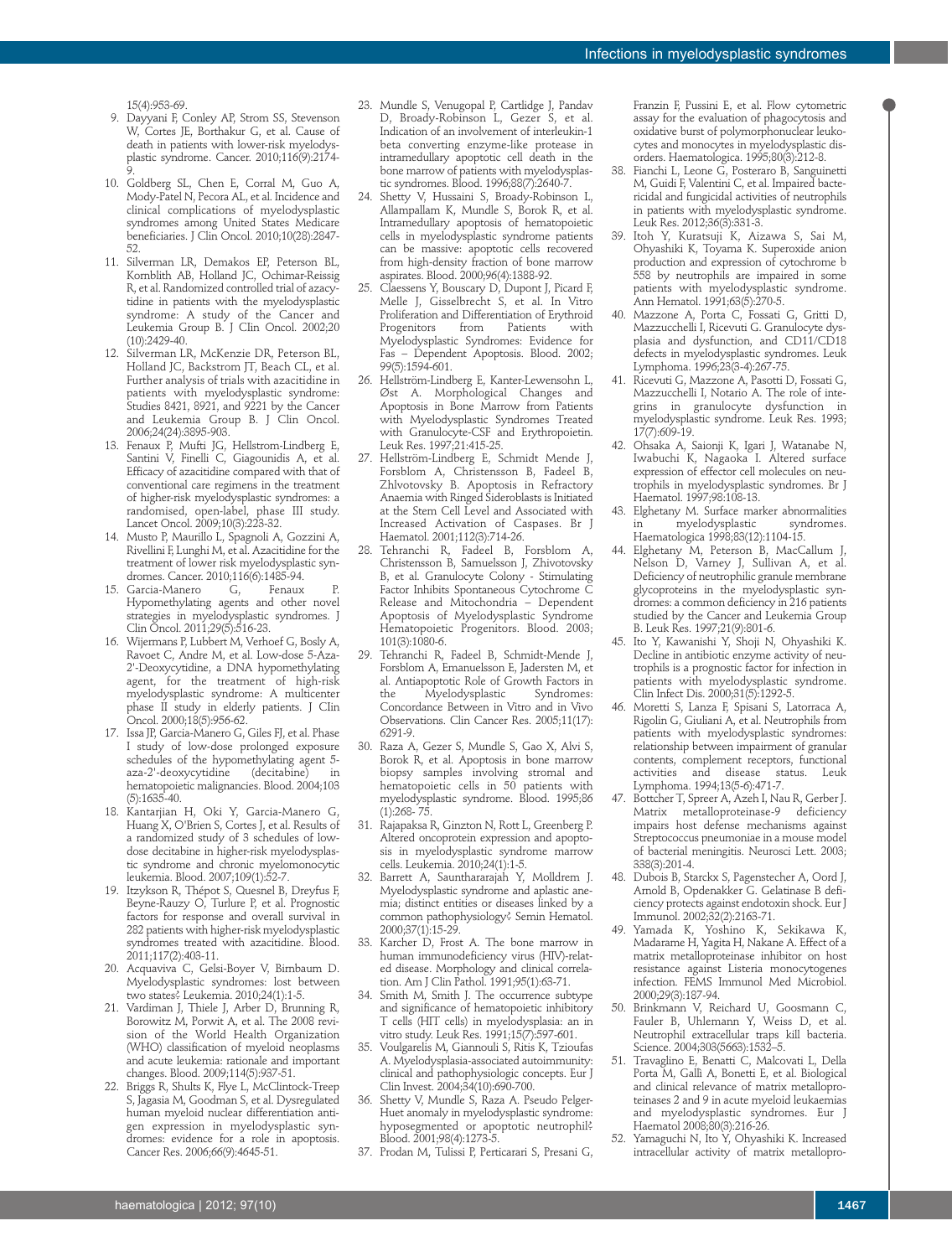teinases in neutrophils may be associated with delayed healing of infection without neutropenia in myelodysplastic syndromes. Ann Hematol. 2005;84(6):383-8.

- 53. Marisavljevic' D, Kraguljac N, Rolovic' Z. Immunologic abnormalities in myelodysplastic syndromes: clinical features and characteristics of the lymphoid population. Med Oncol. 2006;23(3):385-91.
- 54. Katsuki K, Shinohara K, Kameda N, Yamada T, Takeda K, Kamei T. Two cases of myelodysplastic extramedullary polyclonal plasma cell proliferation and autoantibody production: possible role of soluble Fas antigen for production of excessive self-reactive B cells. Intern Med. 1998;37(11):973-7.
- 55. Okamoto T, Okada M, Mori A, Saheki K, Takatsuka H, Wada H, et al. Correlation between immunological abnormalities and prognosis in myelodysplastic syndrome patients. Int J Hematol. 1997;66(3):345-51.
- 56. Amin H, Jilani I, Estey E, Keating M, Dey A, Manshouri T, et al. Increased apoptosis in bone marrow B lymphocytes but not T lymphocytes in myelodysplastic syndrome. Blood. 2003;102(5):1866-8.
- 57. Shioi Y, Tamura H, Yokose N, Satoh C, Dan K, Ogata K. Increased apoptosis of circulating  $\mathsf T$  cells in myelodysplastic syndromes. Leuk Res. 2007;31(12):1641-8.
- 58. Hamdi W, Ogawara H, Handa H, Tsukamoto N, Murakami H. Clinical significance of Th1/Th2 ratio in patients with myelodysplastic syndrome. Int J Lab Hematol. 2009;31  $(6):630-8.$
- 59. Melenhorst J, Eniafe R, Follmann D, Nakamura R, Kirby M, Barrett A. Molecular and flow cytometric characterization of the CD4 and CD8 T-cell repertoire in patients with myelodysplastic syndrome. Br J Haematol. 2002;119(1):97-105.
- 60. Kook H, Zeng W, Guibin C, Kirby M, Young N, Maciejewski J. Increased cytotoxic T cells with effector phenotype in aplastic anemia and myelodysplasia. Exp Hematol. 2001;29 (11):1270-7.
- 61. Kotsianidis I, Bouchliou I, Nakou E, Margaritis Christophoridou A, et al. Kinetics, function bone marrow trafficking of CD4+CD25+FOXP3+ regulatory T cells in myelodysplastic syndromes. Leukemia. 2009;23(3):510-8.
- 62. Kordasti S, Afzali B, Lim Z, Ingram W, Hayden J, Barber L, et al. IL-17-producing CD4(+) T cells, pro-inflammatory cytokines and apoptosis are increased in low risk myelodysplastic syndrome. Br J Haematol. 2009;145(1):64-72.
- 63. Kiladjian J, Bourgeois E, Lobe I, Braun T, Visentin G, Bourhis J, et al. Cytolytic function and survival of natural killer cells are severely altered in myelodysplastic syndromes. Leukemia. 2006;20(3):463-70.
- 64. Epling-Burnette P, Bai F, Painter J, Rollison D, Salih H, Krusch M, et al. Reduced natural killer (NK) function associated with high-risk myelodysplastic syndrome (MDS) and reduced expression of activating NK receptors. Blood. 2007;109(11):4816-24.
- 65. Marcondes A, Mhyre A, Stirewalt D, Kim S, Dinarello C, Deeg H. Dysregulation of IL-32 in myelodysplastic syndrome and chronic myelomonocytic leukemia modulates apoptosis and impairs NK function. Proc Natl Acad Sci USA. 2008;105(8):2865-70.
- 66. Cortelezzi A, Cattaneo C, Cristiani S, Duca L, Sarina B, Deliliers GL, et al. Non-transferrinbound iron in myelodysplastic syndromes: a marker of ineffective erythropoiesis?

Hematol J. 2000;1(3):153-8.

- 67. Pullarkat V. Objectives of iron chelation in myelodysplastic syndromes: more than meets the eye? Blood. 2009;114(26):5251-5.
- 68. Bullen JJ, Rogers HJ, Spalding PB, Ward CG. Natural resistance, iron and infection: a challenge for clinical medicine. J Med Microbiol. 2006;55(3):251-8.
- 69. Lounis N, Truffot-Pernot C, Grosset J, Gordeuk VR, Boelaert JR. Iron and Mycobacterium tuberculosis infection. J Clin Virol. 2001;20(3):123-6.
- Schaible UE, Kaufmann SH. Iron and microbial infection. Nat Rev Microbiol 2004;2 (12):946-53.
- 71. Weinberg ED. Microbial pathogens with impaired ability to acquire host iron. Biometals. 2000;13(1):85-9.
- 72. Boelaert JR, Vandecasteele SJ, Appelberg R, Gordeuk VR. The effect of the host's iron status on tuberculosis. J Infect Dis. 2007;195 (12):1745-53.
- 73. Pieracci FM, Barie PS. Iron and the risk of infection. Surg Infect (Larchmt). 2005;6 (Suppl 1):S41-6.
- 74. Pullarkat V, Blanchard S, Tegtmeier B, Dagis A, Patane K, Ito J, et al. Iron overload adversely affects outcome of allogeneic hematopoietic cell transplantation. Bone Marrow Transplant. 2008;42(12):799-805.
- 75. von Bonsdorff L, Sahlstedt L, Ebeling F, Ruutu T, Parkkinen J. Apotransferrin administration prevents growth of Staphylococcus epidermidis in serum of stem cell transplant patients by binding of free iron. FEMS Immunol Med Microbiol 2003;37(1):45-51.
- 76. Bradley SJ, Gosriwitana I, Srichairatanakool S, Hider RC, Porter JB. Non-transferrin-bound iron induced by myeloablative chemotherapy. Br J Haematol 1997;99(2):337-43.
- Altes A, Remacha AF, Sarda P, Sancho FJ, Sureda A, Martino R, et al. Frequent severe liver iron overload after stem cell transplantation and its possible association with invasive aspergillosis. Bone Marrow Transplant. 2004;34(6):505-9.
- 78. Busca A, Falda M, Manzini P, D'Antico S, Valfre A, Locatelli F, et al. Iron overload in patients receiving allogeneic hematopoietic stem cell transplantation: Quantification or iron burden by a superconducting quantum interference device (SQUID) and therapeutic effectiveness of phlebotomy. Biol Blood Marrow Transplant. 2010;16(1):115-22.
- 79 Kontoyiannis DP, Chamilos G, Lewis RE, Giralt S, Cortes J, Raad II, et al. Increased bone marrow iron stores is an independent risk factor for invasive aspergillosis in patients with high-risk hematologic malignancies and recipients of allogeneic hematopoietic stem<br>cell transplantation Cancer transplantation. 2007;110(6):1303-6.
- 80. Maertens J, Demuynck H, Verbeken EK, Zachée P, Verhoef GE, Vandenberghe P, et al. Mucormycosis in allogeneic bone marrow transplant recipients: report of five cases and review of the role of iron overload in the pathogenesis. Bone Marrow Transplant. 1999;24(3):307-12.
- 81. Armand P, Kim HT, Cutler CS, Ho VT, Koreth J, Alyea EP, et al. Prognostic impact of elevated pretransplantation serum ferritin in patients undergoing myeloablative stem cell transplantation. Blood. 2007;109(10):4586-8.
- 82. Platzbecker U, Bornhäuser M, Germing U, Stumpf J, Scott BL, Kröger N, et al. Red blood cell transfusion dependence and outcome after allogeneic peripheral blood stem cell transplantation in patients with de novo myelodysplastic syndrome Biol Blood Marrow Transplant 2008;14(11):1217-25.
- 83. Greenberg P, Koller C, Cabantchik Z, Warsi G, Glynos T, Paley C, et al. Prospective assessment of effects on iron-overload parameters of deferasirox therapy in patients with myelodysplastic syndromes. Leukemia Res. 2010;34(12):1560-5.
- 84. Boelaert JR, de Locht M, Van Cutsem J, Kerrels V, Cantinieaux B, Verdonck A, et al. Mucormycosis during deferoxamine therapy is a siderophore-mediated infection. In vitro and in vivo animal studies. J Clin Invest. 1993;91(5):1979-86.
- 85. Keijzer A, van der Valk P, Ossenkoppele GJ, van de Loosdrecht AA. Mucormycosis in a patient with low risk myelodysplasia treated with anti-tnf-alpha. Haematologica. 2006;91 (10):139-40.
- Prokopowicz GP, Bradley SF, Kauffman CA. Indolent zygomycosis associated with deferoxamine chelation therapy. Mycoses. 1994;37(11-12):427-31.
- 87. Reyes HM, Tingle EJ, Fenves AZ, Spiegel J, Burton EC. Pulmonary invasive mucormycosis in a patient with secondary iron overload following deferoxamine therapy. Proc (Bayl Univ Med Cent). 2008;21(4):378-81.
- 88. Cordonnier C. Management of infectious complications in Hematological patients. In: Dunitz, (ed.) Text Book on Malignant Haematology. 2nd ed. London, 2005.
- 89. Cordonnier C, Maury S. Epidemiology and risk factors for serious infections in the stem cell transplant setting. Blood Rev. 2007; (Suppl 1)S39-42.
- 90. Chauncey T, Gundacker H, Shadman M, List A, Dakhil S, Erba H, et al. Sequential phase II Southwest Oncology Group studies (S0012 and S0301) of daunorubicin and cytarabine by continuous infusion, without and with cyclosporine, in older patients with previously untreated acute myeloid leukemia. Br J Haematol. 2010;148(1):48-58.
- Gardin C, Turlure P, Fagot T, Thomas X, Terre C, Contentin N, et al. Postremission treatment of elderly patients with acute myeloid leukemia in first complete remission after intensive induction chemotherapy: results of the multicenter randomized Acute Leukemia French Association (ALFA) 9803 trial. Blood. 2007;109(12):5129-35.
- 92. Boogaerts M, Winston DJ, Bow EJ, Garber G, Reboli AC, Schwarer AP, et al. Intravenous and oral itraconazole versus intravenous amphotericin B deoxycholate as empirical antifungal therapy for persistent fever in neutropenic patients with cancer who are receiving broad-spectrum antibacterial therapy. Ann Intern Med. 2001;135(6):412-22.
- 93. Cornely OA, Maertens J, Winston DJ, Perfect JR, Ullmann AJ, Walsh TJ, et al. Posaconazole vs. Fluconazole or Itraconazole prophylaxis in patients with neutropenia. N Engl J Med. 2007;356(4):348-59.
- 94. Mattiuzzi GN, Cortes J, Alvarado G, Verstovsek S, Koller C, Pierce S, et al. Efficacy and safety of intravenous voriconazole and intravenous itraconazole for antifungal prophylaxis in patients with acute myelogenous leukemia or high-risk myelodysplastic syndrome. Support Care Cancer. 2011;19(1):19- 26.
- 95. Pagano L, Girmenia C, Mele L, Ricci P, Tosti ME, Nosari A, et al. Infections caused by filamentous fungi in patients with hematologic malignancies. A report of 391 cases by GIMEMA Infection Program. Haematologica. 2001;86(8):862-70.
- 96. Santini V, Fenaux P, Mufti G, Hellström-Lindberg E, Silverman L, List A, et al. Management and supportive care measures for adverse events in patients with myelodys-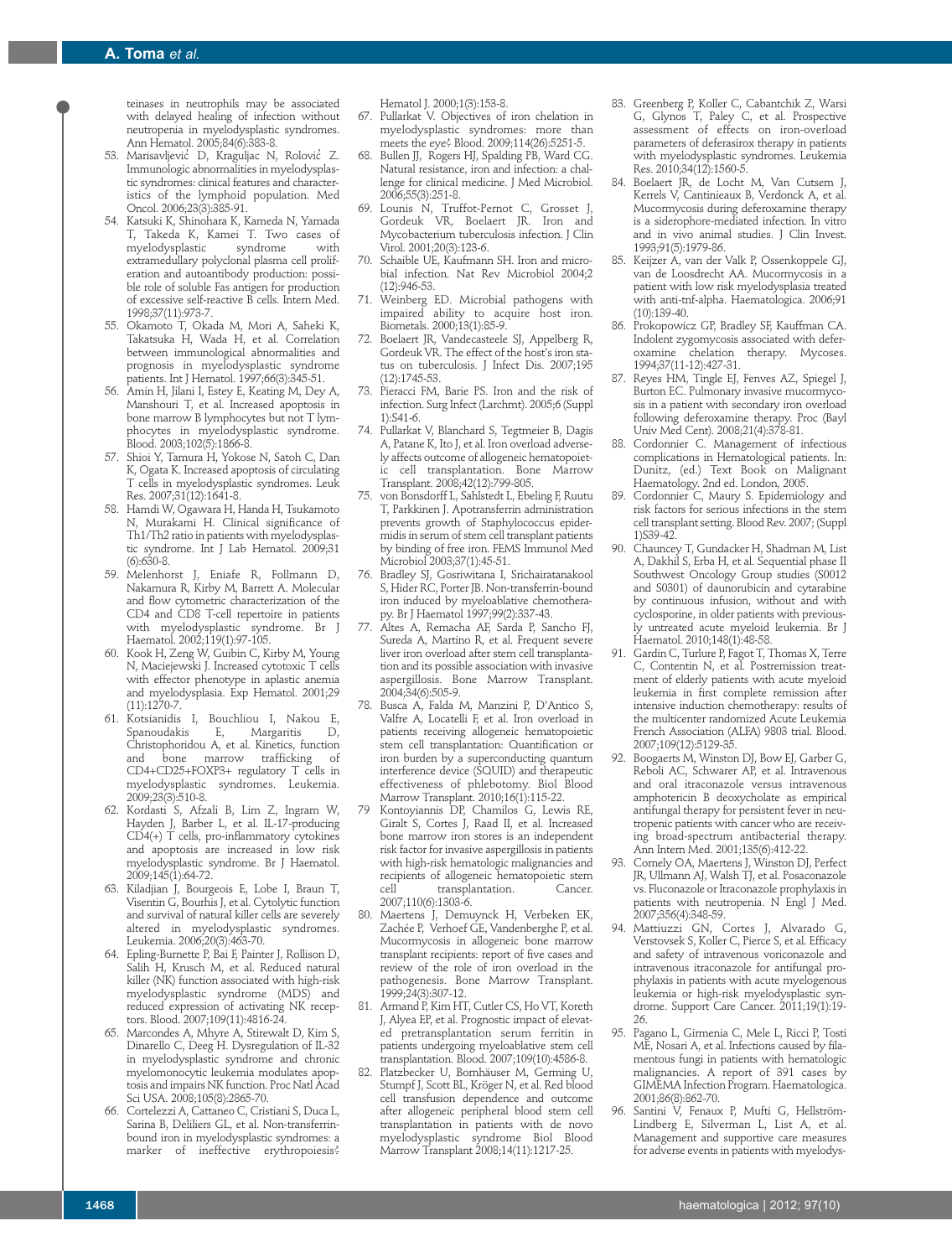plastic syndromes treated with azacitidine. Eur J Haematol. 2010;85(2):130-8.

- 97. Fenaux P, Gattermann N, Seymour J, Hellström-Lindberg E, Mufti G, Duehrsen U, et al. Prolonged survival with improved tolerability in higher-risk myelodysplastic syndromes: azacitidine compared with low dose ara-C. Br J Haematol. 2010;149(2):244-9.
- 98. Merkel D, Filanovsky K, Aviv A, Gatt M, Herishanu Y, Arad A, et al. Predictive Parameters for Infections During Azacitidine Therapy in High Risk MDS Patients American Society for Hematology Annual Meeting 2011. San Diego, 2011.
- 99. List A, Dewald G, Bennett J, Giagounidis A, Raza A, Feldman E, et al. Lenalidomide in the myelodysplastic syndrome with chromosome 5q deletion. N Engl J Med. 2006; 355(14):1456-65.
- 100. Adès L, Boehrer S, Prebet T, Beyne-Rauzy O, Legros L, Ravoet C, et al. Efficacy and safety of lenalidomide in intermediate-2 or high-risk myelodysplastic syndromes with 5q deletion: results of a phase 2 study. Blood. 2009;113(17):3947-52.
- 101.Raza A, Reeves JA, Feldman EJ, Dewald GW, Bennett JM, Deeg JH, et al. Phase 2 study of lenalidomide in transfusion-dependent, lowrisk, and intermediate-1 -risk myelodysplastic syndromes with karyotypes other than deletion 5q. Blood 2008;111(1):86-93.
- 102. Fenaux P, Giagounidis A, Selleslag D, Beyne-Rauzy O, Mufti G, Mittleman M, et al. A randomized phase 3 study of lenalidomide versus placebo in RBC transfusion-dependent patients with Low-/Intermediate-1-risk myelodysplastic syndromes with del5q. Blood. 2011;118(14):3765-76.
- 103. Le Bras F, Sebert M, Kelaidi C, Lamy T, Dreyfus F, Delaunay J, et al. Treatment by Lenalidomide in lower risk myelodysplastic syndrome with 5q deletion–The GFM experience. Leukemia Res. 2011;35(11):1444-8.
- 104.Deeg HJ, Storer B, Slattery JT, Anasetti C, Doney KC, Hansen JA, et al. Conditioning with targeted busulfan and cyclophosphamide for hemopoietic stem cell transplantation from related and unrelated donors in patients with myelodysplastic syndrome. Blood. 2002;100(4):1201-7.
- 105.Marr KA, Carter RA, Boeckh M, Martin P, Corey L. Invasive aspergillosis in allogeneic stem cell transplant recipients: changes in epidemiology and risk factors. Blood. 2002; 100(13):4358-66.
- 106.Marr KA, Carter RA, Crippa F, Wald A, Corey L. Epidemiology and Outcome of Mould Infections in Hematopoietic Stem Cell Transplant Recipients. Clin Infect Dis. 2002;34(7):909-17.
- 107. Scott BL, Park JY, Deeg HJ, Marr KA, Boeckh M, Chauncey TR, et al. Pretransplant neutropenia is associated with poor-risk cytogenetic features and increased infection-related mortality in patients with myelodysplastic syndromes. Biol Blood Marrow Transplant. 2008;14(7):799-806.
- 108. Lee JH, Lee KH, Lee JH, Kim DY, Kim SH, Lim SN, et al. Decreased incidence of febrile episodes with antibiotic prophylaxis in the treatment of decitabine for myelodysplastic syndrome. Leuk Res. 2011;35(4):499-503.
- 109.Monselise A, Blickstein D, Ostfeld I, Segal R, Weinberger M. A case of cellulitis complicating Campylobacter jejuni subspecies jejuni bacteremia and review of the literature. Eur J Clin Microbiol Infect Dis. 2004;23(9):718-21.
- 110. Soravia-Dunant V, Loo V, Salit I. Aortitis due to Salmonella: report of 10 cases and comprehensive review of the literature. Clin Infect Dis. 1999;29(4):862-8.
- 111. Olson J, Nguyen V, Yoo J, Kuechie M. Cutaneous manifestations of Corynebacterium jeikeium sepsis. Int J Dermatol. 2009;48(8):886-8.
- 112. Ortin X, Jean-Martinez J, Rodriguez-Luaces M, Alvaro T, Font L. Fatal pulmonary hemorrhage in a patient with myelodysplastic syndrome and fulminant pneumonia caused by Stenotrophomonas maltophilia. Infection. 2007;35(3):201-2.
- 113. Fry N, Duncan J, Edwards M, Tilley R, Chitnavis D, Harman R, et al. A UK clinical isolate of Bordetella hinzii from a patient with myelodysplastic syndrome. J Med Microbiol. 2007;56(12):1700-3.
- 114.Zhu X, Xu J, Xiang L, Kang K. Cutaneous infectious granuloma caused by<br>Phenylobacterium in an adult with Phenylobacterium in an adult myelodysplastic syndrome: a first case report. Am J Clin Dermatol. 2010;11(5):363-6.
- 115.Bay J, Tournilhac O, Ducher E, Romaszko JP, Ergani A, Bouvet A, et al. A near fatal septic transfusion reaction due to Streptococcus dysgalactiae supspecies equisimilis calls for novel safety measures. Vox Sang. 2009;96 (3):271.
- 116.Coutinho H, Galloway A, Ajdukiewicz K, Cleeve V. A case of Staphylococcus aureus septicaemia following platelet transfusion. J Clin Pathol. 2010;63(3):262-3.
- 117.Diamantidis M, Ionanidou-Papagiannnaki E, Kountouras J, Mandala E, Taspournas G, Frida-Michailidou I, et al. High prevalence of Helicobacter pylori infection in Greek patients with myelodysplastic syndromes. Acta Haematol. 2010;124(3):141-9.
- 118. Freifeld AG, Bow EJ, Sepkowitz KA, Boeckh MJ, Ito JI, Mullen CA, et al. Clinical practice guidelines for the use of antiicrobial agents in neutropenic patients with cancer: 2010 update by the Infectious Diseases Society of America. Clin Infect Dis. 2011;52(4):e56-93.
- 119.Benton N, Musaad S, Vaughan R, McLean L. Recurrent multifocal Mycobacterium kansasii infection in an immunosuppressed patient with myelodysplasia and relapsing polychon-Kheumatology 2004;43(11):1453-4.
- 120.Kim H, Goo J, Kim H, Lee J, Seo J, Im J. Tuberculosis in patients with myelodysplastic syndromes. Clin Radiol. 2002;57(5):408- 14.
- 121.Komeno T, Itoh T, Ohtani K, Kamoshita M, Hasegawa Y, Hori M, et al. Disseminated nontuberculous mycobacteriosis caused by mycobacterium kansasii in a patient with myelodysplastic syndrome. Intern Med. 1996;35(4):323-6.
- 122.Nakada S, Sekikawa T, Takahara S, Yamazaki Y, Yamada J, Yamada H, et al. Nontuberculous atypical mycobacterial infection with progressive pancytopenia in a patient with myelodysplastic syndrome. Runsho Ketsueki. 2001;42(7):543-8.
- 123.Tsukada H, Chou T, Ishizuka Y, Ogawa O, Saeki T, Ito S, et al. Disseminated mycobacterium avium-intracellulare infection in a patient with myelodysplastic syndrome (refractory anemia). Am J Hematol. 1994;45 (4):325-9.
- 124.Chen B, Zhao WL, Jin J, Xue YQ, Cheng X, Chen XT, et al. Clinical and cytogenetic features of 508 Chinese patients with myelodysplastic syndrome and comparison with those in Western countries. Leukemia. 2005;19(5):767-75.
- 125.Garcia-Manero G, Gore SD, Cogle C, Ward R, Shi T, MacBeth KJ, et al. Phase I Study of Oral Azacitidine in Myelodysplastic Syndromes, Chronic Myelomonocytic Leukemia, and Acute Myeloid Leukemia. J

Clin Oncol. 2011;29(18):2521-7.

- 126.Mele L, Ricci P, Nosari A, Tonso A, Fianci L, Cudillo L, et al. Invasive fungal infection in patients with myelodysplastic syndrome: a report of twelve cases. Leuk Lymphoma. 2002;43(8):1613-7.
- 127. Pagano L, Caira M, Candoni A, Offidani M, Martino B, Specchia G, et al. Invasive aspergillosis in patients with acute myeloid leukemia: SEIFEM-2008 registry study. Haematologica. 2010;95(4):644-50.
- 128.Chandra S, Woodgyer A. Primary cutaneous zygomycosis due to Mucor circinelloides. Australas J Dermatol. 2002;43(1):39-42.
- 129.García-Bustínduy M, Guimerá-Martín-Neda F, Noda A, Lecuona M, Sánchez-González R, González de Mesa MJ, et al. Primary cutaneous mucormycosis: a diagnosis to consider. J Eur Acad Dermatol Venereol. 1999;12  $(3) \cdot 258 - 62$
- 130.Kalayjian RC, Herzig RH, Cohen AM, Hutton MC. Thrombosis of the aorta caused by mucormycosis. South Med. 1988;81(9): 1180-2.
- 131.Machida U, Kami M, Uozaki H, Makimura K, Yamaguchi H, Hirai H. Subacute spinal cord infarction due to zygomycotic thrombosis in a patient with myelodysplastic syndrome. Haematologica. 2000;85(9):1004-6.
- 132.Moses AE, Rahav G, Barenholz Y, Elidan J, Azaz B, Gillis S, et al. Rhinocerebral mucormycosis treated with amphotericin B colloidal dispersion in three patients. Clin Infect Dis. 1998;26(6):1430-3.
- 133.Nakazato T, Nagasaki A, Nakayama T, Shinhama A, Taira N, Takasu N. Sinonasal zygomycosis in a patient with myelodysplastic syndrome following non-myeloablative allogeneic peripheral blood stem cell transplantation. Intern Med. 2007;46(22):1881-2.
- 134.Ng TT, Campbell CK, Rothera M, Houghton JB, Hughes D, Denning DW. Successful treatment of sinusitis caused by Cunninghamella bertholletiae. Clin Infect Dis. 1994;19(2):313- 6.
- 135.Rozich J, Holley HJ, Henderson F, Gardner J, Nelson F. Cauda equina syndrome secondary to disseminated zygomycosis. JAMA. 1988;260(24):3638-40.
- 136.Takashima R, Odaka M, Watanabe Y, Hirat K, Yoshida A. Case of basilar artery occlusion caused by mucormycotic embolism in the course of myelodysplastic syndrome. Brain Nerve. 2009;61(9):1079-82.
- 137.Wohlrab JL, Anderson ED, Read CA. A patient with myelodyplastic syndrome, pulmonary nodules, and worsening infiltrates. Chest. 2001;120(3):1014-7.
- 138.Wüppenhorst N, Lee MK, Rappold E, Kayser G, Beckervordersandforth J, de With K, et al. Rhino-orbitocerebral zygomycosis caused by Conidiobolus incongruus in an immunocompromised patient in Germany. J Clin Microbiol. 2010;48(11):4322-5.
- 139. Skiada A, Pagano L, Groll A, Zimmerli S, Dupont B, Lagrou K, et al. Zygomycosis in Europe: analysis of 230 cases accrued by the registry of the European Confederation of Medical Mycology (ECMM) Working Group on Zygomycosis between 2005 and 2007. Clin Microbiol Infect. 2011;17(12):1859-67.
- 140.De Pasqual A, Deprez M, Ghaye B, Frère P, Kaschten B, Hayette MP, et al. Invasive pulmonary mucormycosis with invasion of the thoracic spine in a patient with myelodysplastic syndrome. Rev Med Liege. 2008;63 (12):702-6.
- 141.Joshita S, Kitano K, Nagaya T, Kamijo A, Nakazawa K, Ishida F. Zygomycosis presenting as acute myocardial infarction during hematological malignancies. Intern Med.